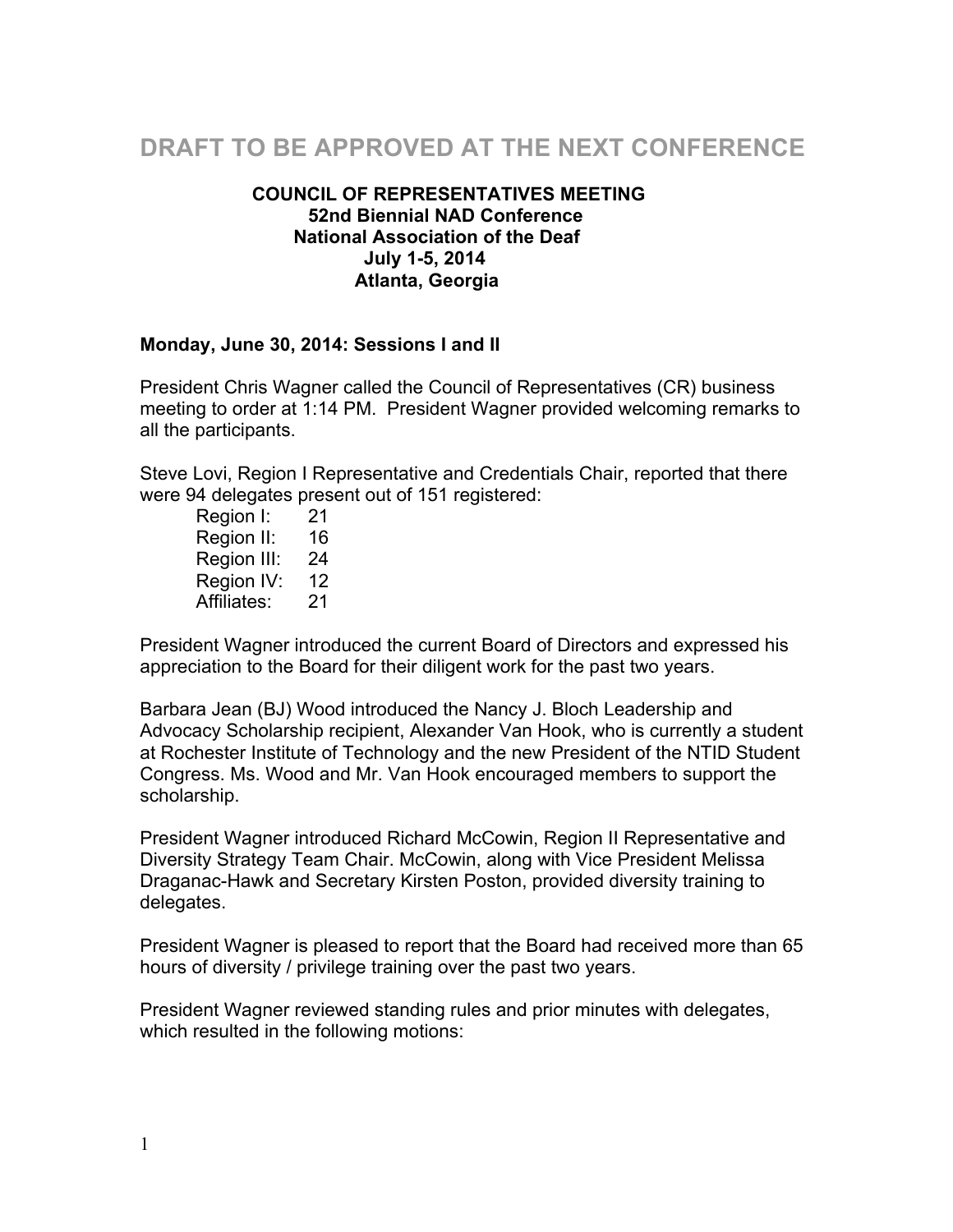**Motion:** Ronald Sutcliffe (Maryland) moved to accept the Council of Representatives (CR) 2012 Conference Minutes as presented. Seconded. **CARRIED** 

**Motion:** Jennifer Pfau (Colorado) moved to approve the 2014 Council of Representatives (CR) General Forum Standing Rules. Seconded. **CARRIED** 

**Motion:** Alyce Reynolds (GUAA) moved to adopt 2014 Regional Caucus Standing Rules as presented. Seconded. **CARRIED**

**Motion:** Sean Gerlis (New York) moved to amend the motion to strike rule number three from the Regional Caucus Standing Rules. Seconded. **CARRIED**

**Motion:** Jacob Leffler (Maryland) moved to accept the 2014 Council of Representatives Standing Rules as presented. Seconded. **CARRIED**

**Motion:** Nancy Rarus (Virginia) moved to reconsider Regional Caucus Standing Rules. **FAILED**

**Motion:** Jennifer Pfau (Colorado) moved to approve the 2014 Council of Representatives Agenda as submitted. Seconded. **CARRIED**

The following individuals were appointed to the Council of Representatives (CR) Minutes Review Team: Angelica Lopez (Region I), Janis Tester (Region II), Jared Patton (Region III), JR Goff (Region IV), and Jacob Leffler (Affiliates).

The following individuals were appointed to the 2014-2016 Steering Committee: Michelle Cline (New Jersey - Region I), Linda Mahmood (Ohio - Region II), Lynn Null (Oklahoma - Region III), Alan Wilding (Idaho - Region IV), and Alfred "Sonny" Sonnestrahl (Maryland - Affiliates).

Andrew Lange, Conference Parliamentarian, reviewed the parliamentary procedures with delegates.

President Wagner called for a recess at 4:13 PM.

#### **Tuesday, July 1, 2014: Sessions III and IV**

President Wagner opened the Council of Representatives at 8:41 AM by welcoming delegates and members to the Conference.

President Wagner recognized NAD Past Presidents Bobbie Beth Scoggins, Roz Rosen, Ben Soukup, Andy Lange, and Alan Hurwitz. Wagner also recognized Gertie Galloway, Libby Pollard, and Kent Kennedy who were not in attendance. President Wagner recognized Registry of Interpreters (RID) Vice President Melvin Walker and Executive Director Shane Feldman.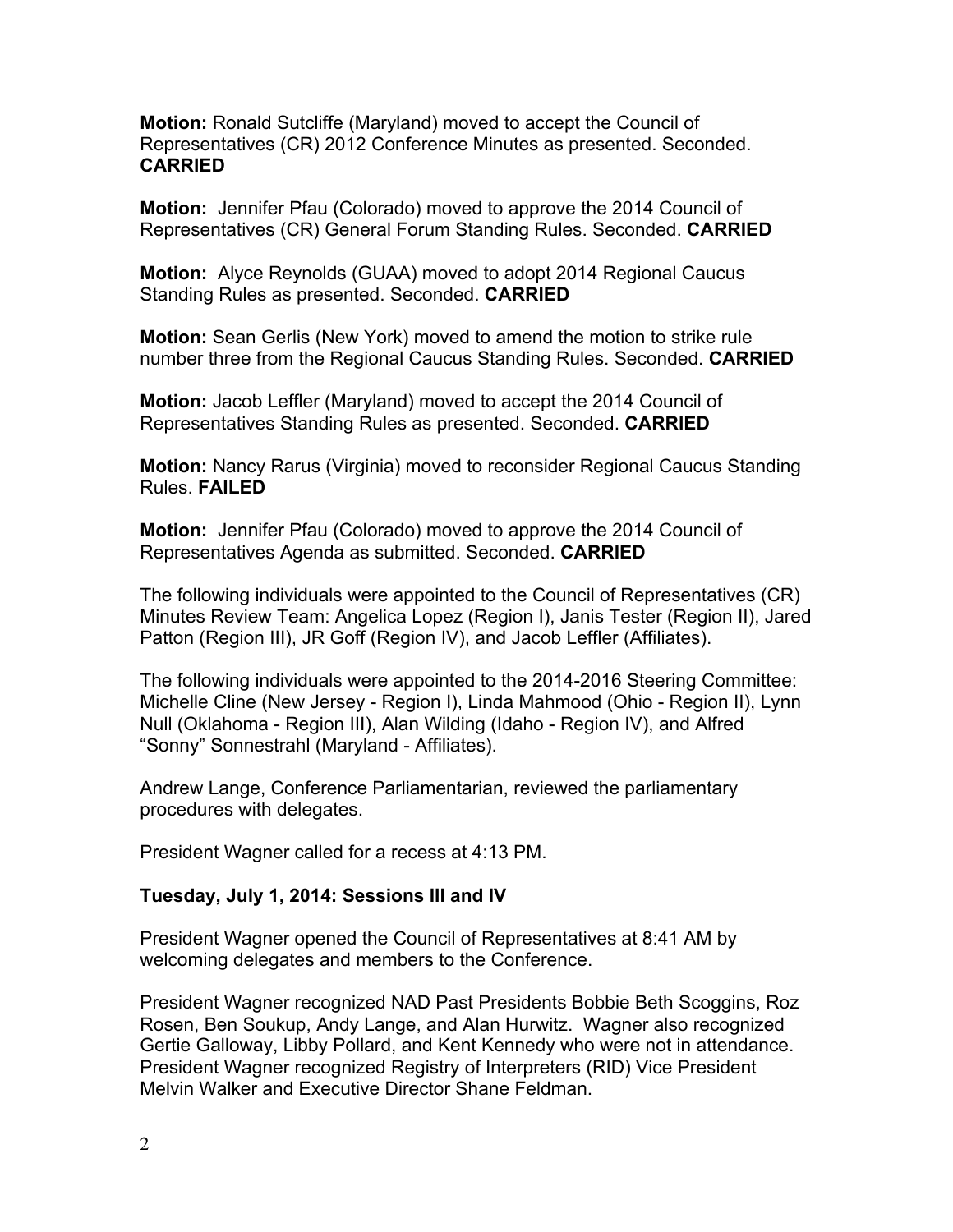President Wagner presented his State of the NAD report, covering all the activities in the past two years, and provided an overview of the progress made of the 2012-2014 Priorities, including but not limited to:

- Employment Task Force led by Sam Sepah, Chair. The task force focused on the implementation of the National Employment Resource Center to be available online in the near future.
- National Leadership Training Program The NAD has provided a letter of support to California State University, Northridge in their application to implement the NLTP.
- Mental Health Services Toolkit The Mental Health Expert Group of the NAD Public Policy Committee developed model legislation and toolkit for State Associations and Affiliates, which was approved by the NAD Board.
- Legislative Training The NAD implemented a pilot project of legislative training to the Iowa Association of the Deaf in December 2012. This legislative training was also provided to the NAD board of directors and several state associations. Seven states received training through this program. The NAD Board of Directors voted to move the State Legislative Training Program to Headquarters, which then retained the services of Kim Bianco-Majeri.
- State Association Coordinator Position The NAD delegated the State Association Coordinator responsibilities to the newly created Director of Communications position. Lizzie Sorkin was hired to assume the responsibilities, as Director of Communications and Jazzie Jones will assist with these duties as Communication Specialist. In addition, communications with the state associations regarding legislative issues will utilize the services of Kim Bianco-Majeri.
- Housing The NAD continues to work closely with the Housing Urban Development (HUD) and Deaf Seniors of America to address housing needs for Deaf and hard of hearing senior citizens.
- $\bullet$  Language Deprivation The NAD assigned this task to the Education Policy Expert Group of the Public Policy Committee to address informed decision-making and language deprivation. Committee members consisted of Dr. Tom Humphries, Dr. Sean Virning, Dr. Melissa Herzig, and Alexis Kashar.
- Accountability Task Force The task force, led by Sean Gerlis, developed guidelines for performance measurements of priorities and tasks.
- $\bullet$  Spanish Website The NAD, with the support of NCHDHH, completed its Spanish version on specific areas of the NAD website and will continue to provide additional web pages in Spanish.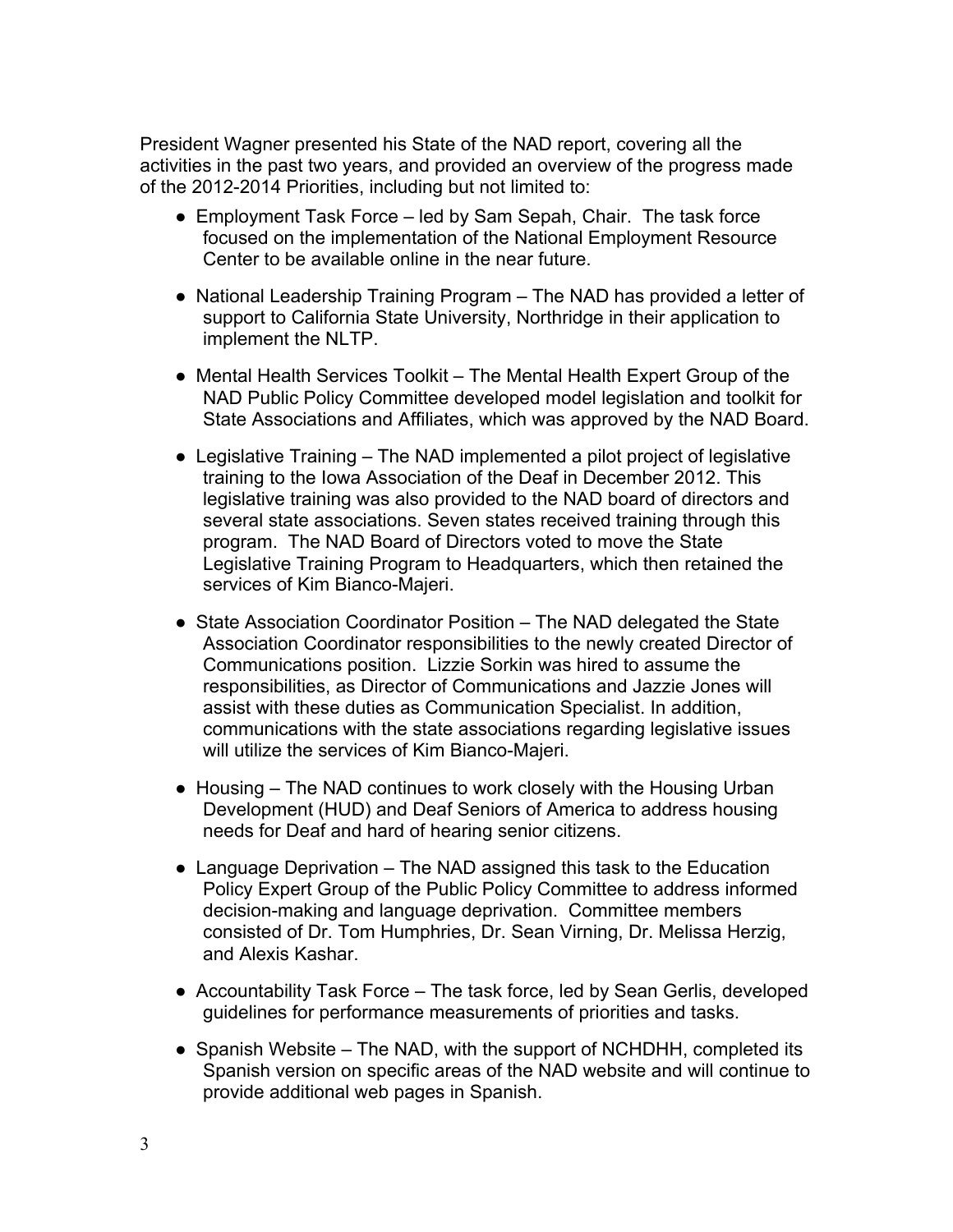• The NAD is currently working on a new communications strategy to increase communication with members and to protect its assets.

President Wagner reported the following accomplishments:

- Provided more than 65 hours of privilege training to NAD board and staff.
- Established educational strategy team to address deaf education concerns.
- Revamped its partnership with Registry of Interpreters for the Deaf (RID) to enhance the NAD-RID National Interpreter Certification testing system.
- Strengthened its partnership with Deaf Seniors of America.
- Promoted and continuing to promote the ratification of the United Nations Convention on the Rights of Persons with Disabilities (CRPD).
- Collaborated with CEASD on projects to improve deaf education, including the Alice Cogswell bill to amend federal special education law.
- NAD won the first ever Internet case against Netflix.
- NAD fought to remove restrictions to allow deaf drivers to get their Commercial Driver's License (CDL).
- Prevailed in a jury trial for a medical school student who depended on CART services.

President Wagner observed a moment of silence to honor those who have departed us in the past two years including: Past President and former Executive Director Mervin Garretson; Appointed Board Member Nathie Marbury; and Region II Board Representative Michael Berger.

President Wagner thanked Melissa Draganac-Hawk for ensuring the board and staff complete the required privilege training.

President Wagner thanked the members of the Educational Strategy Team under the leadership of Tawny Holmes.

President Wagner thanked all committee chairs and members for their volunteer work the past two years including on many of the NAD priorities.

President Wagner recognized the board and staff for their contributions to the NAD.

Reports from board Strategic Teams were provided: Diversity Strategic Team by Richard McCowin, Region II Representative and Chair; Education Strategy Team by Tawny Holmes, NAD Staff Attorney and Chair; and Youth Strategic Team by Joshua Beckman, Appointed Board Member and Chair.

Reports from Board Standing Committees were provided: Finance by Philippe Montalette, Treasurer and Chair; Governance by Steve Lovi, Region I Representative and Chair; and Public Policy by Howard Rosenblum, Chief Executive Officer on behalf of Alexis Kashar, Chair.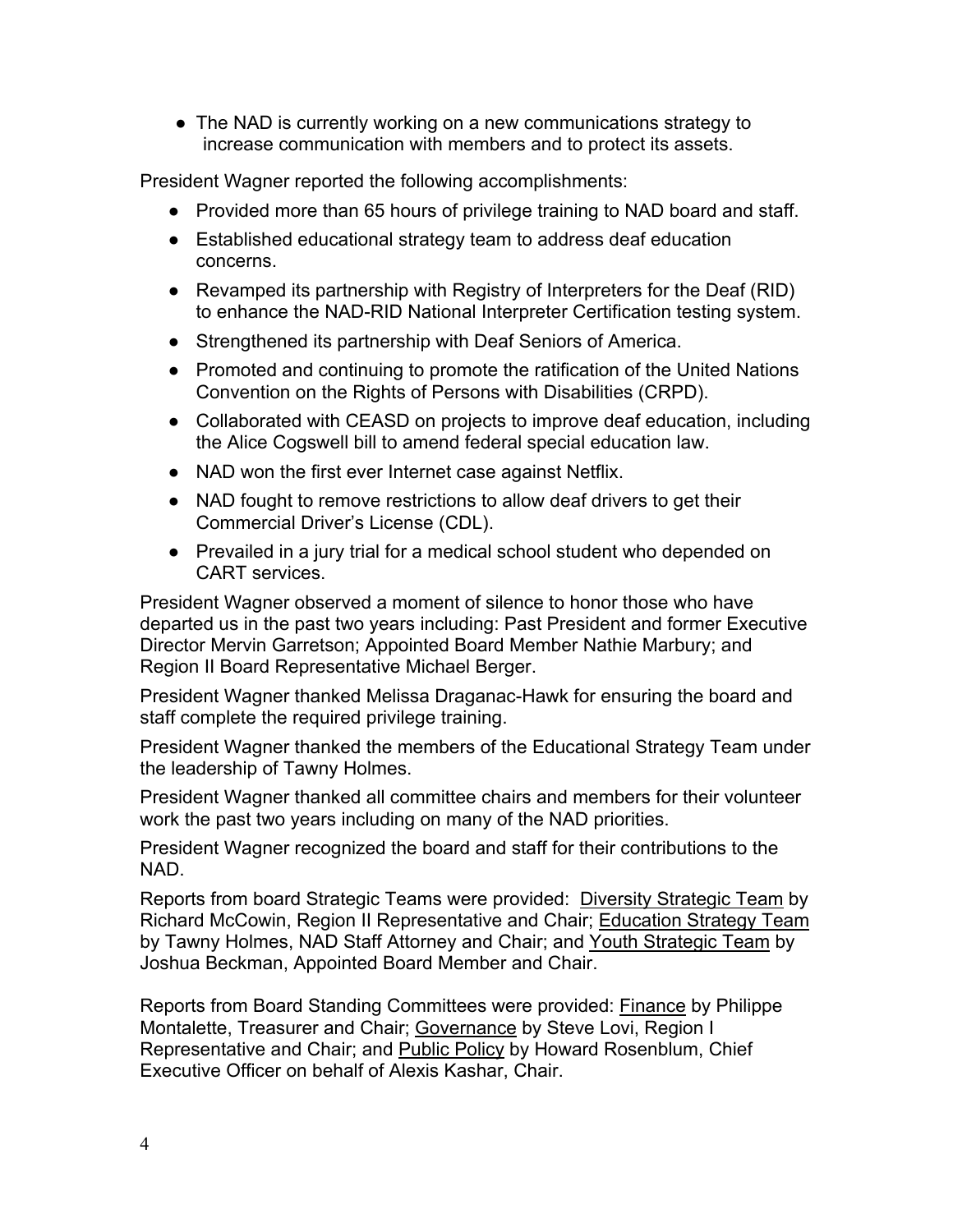Reports from Task Forces were provided: Accountability by Sean Gerlis, Chair, and **Employment** by Sam Sepah, Chair.

President Wagner informed the delegates that the above-mentioned reports will be posted on the NAD website.

President Wagner called for a five-minute break.

Margie English, Region I Representative and Co-Chair of the 2014 Steering Committee, provided the committee reports on proposed priorities.

General Forum followed in regards to proposed priorities.

Lunch recess took place at 12:04 PM.

President Wagner called the General Forum to order at 1:30 PM.

President Wagner introduced Dawn Whitcher, President of Registry of Interpreters for the Deaf (RID). Ms. Whitcher provided welcome remarks from RID.

Margie English, Region I Representative and Steering Committee Co-Chair led the General Forum discussion on proposed priorities. President Wagner on behalf of the NAD Board and Chief Executive Officer Howard Rosenblum on behalf of the NAD Headquarters provided their responses to each proposed priority.

Sheri Farniha (California) moved to recess the General Forum at 4:00 PM and reconvene at 9:00 PM to complete the review of proposed priorities. Seconded. CARRIED.

Meeting went to recess at 4:00 PM.

President Wagner called the General Forum to order at 9:00 PM.

Discussion followed in regards to proposed priorities.

Kat Brockway (Maryland) explained that she submitted as a priority (2014-GA-GOV-009) that the Deaf Culture History Section be given the authority to determine its name, but withdrew this submission and asked that the delegates recognize this authority without making it a priority vote if there are no objections. The delegates did not object.

President Wagner called for a recess at 12:05 AM.

#### **Wednesday, July 2, 2014: Session V**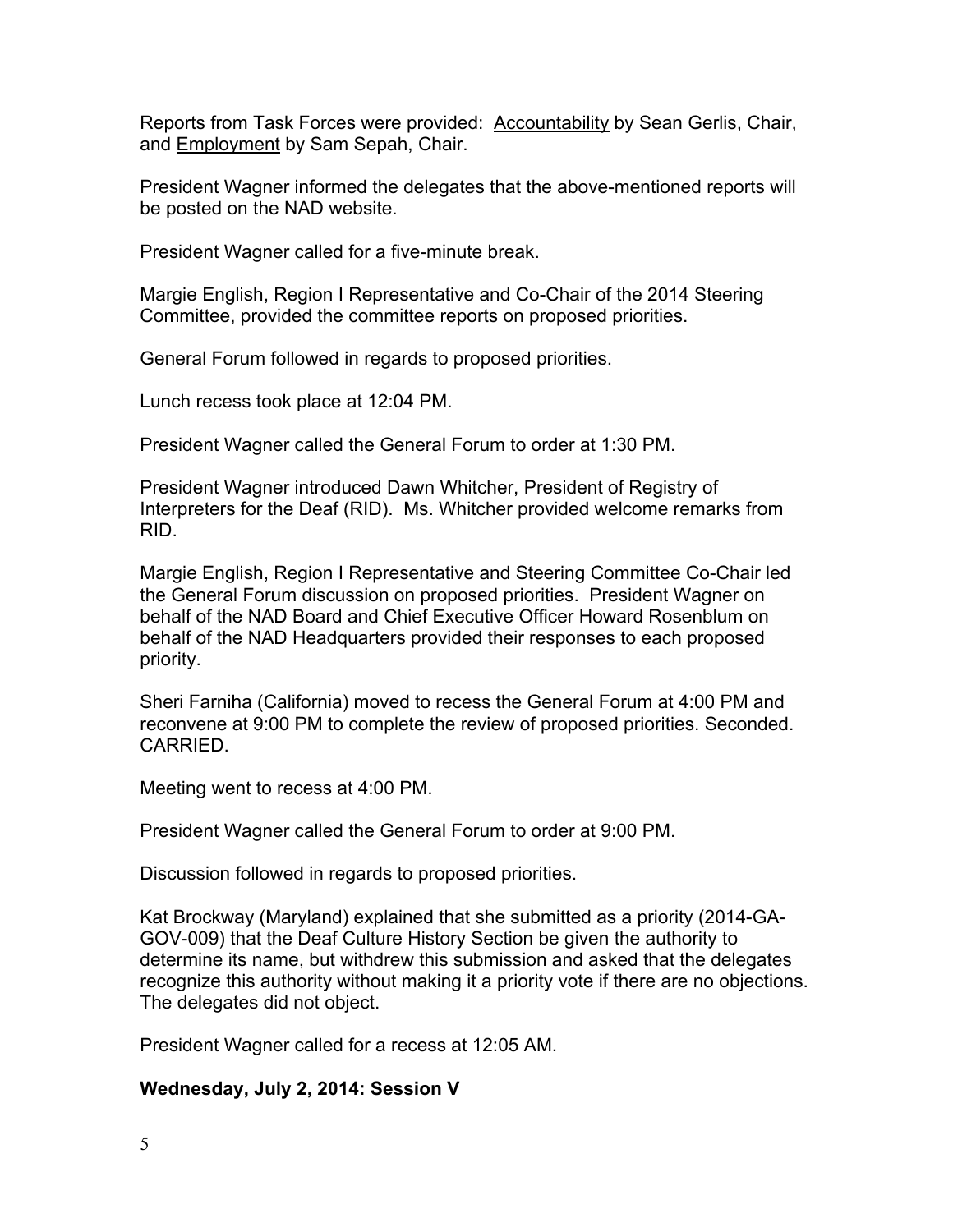President Wagner called the meeting to order at 8:48 AM.

Steve Lovi, Credentials Chair, reported that there were 108 delegates in attendance and the breakdown was as follows:

Region I: 19 Region II: 26 Region III: 22 Region IV: 14 Affiliates: 27

President Wagner expressed his appreciation to the delegates for their cooperation during the late night discussion on priorities. Results of the top twenty priorities will be shared with the delegates at 2:45 in the afternoon.

Joshua Beckman, Appointed Board Member and Bylaws Chair, reported that there were fifteen (15) proposed amendments to the bylaws.

#### **Bylaws Amendment Proposal #1**

Article and Section: Throughout the document

Section Exactly as Worded in 2012 Bylaws: his/her

Proposed Amendment: Removal of his/her throughout the document

Rationale: Remove the use of any gender pronouns to ensure the bylaws reflect all individuals

Bylaws Committee Input: The NAD Bylaws Committee supports this motion. Board of Directors Input: The NAD Board of Directors supports this motion. Headquarters Input: The NAD Headquarters supports this motion. Fiscal Impact: None **CARRIED**

#### **Bylaws Amendment Proposal #2**

Article and Section: 6.01

Section Exactly as Worded in 2012 Bylaws: The standing committees of the Association shall be the Development, Finance, Governance, Membership, and Public Policy Committees. The President shall appoint the chair of each standing committee, other than the Finance Committee.

Proposed Amendment: The standing committees of the Association shall be the Finance, Governance, Outreach and Public Policy Committees. The President shall appoint the chair of each standing committee, other than the Finance Committee.

Rationale: Over the past several years, the membership and development committees focused on outreach in the community. At this point, given the need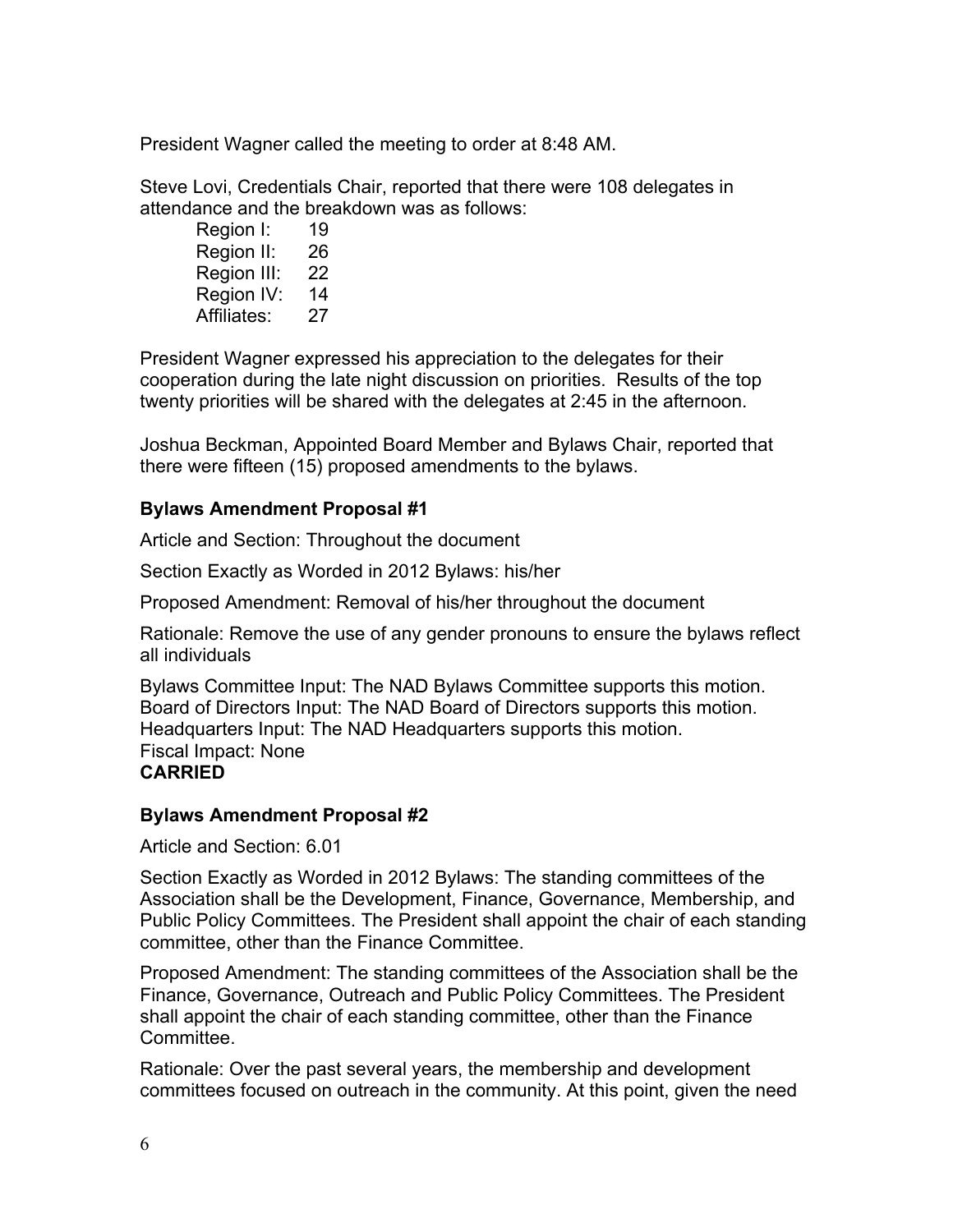to reduce the large number of Board committees and improve efficiency, the Board determined it more practical to merge the membership and development committees into a single standing committee to be titled the Outreach Committee. This new Outreach Committee will focus on ensuring the most effective ways to disseminate information and publicity about the NAD to the community, and thereby increase awareness about the work of the NAD.

Bylaws Committee Input: The NAD Bylaws Committee supports this motion. Board of Directors Input: The NAD Board of Directors supports this motion. Headquarters Input: The NAD Headquarters supports this motion. Fiscal Impact: None **CARRIED**

# **Bylaws Amendment Proposal #3**

Article and Section: 6.03

Section Exactly as Worded in 2012 Bylaws: 6.03

Proposed Amendment: 6.03. Committee Responsibilities

Rationale: The current section did not have a title; therefore a title is added for clarification.

Bylaws Committee Input: The NAD Bylaws Committee supports this motion. Board of Directors Input: The NAD Board of Directors supports this motion. Headquarters Input: The NAD Headquarters supports this motion. Fiscal Impact: None **CARRIED**

# **Bylaws Amendment Proposal #4**

Article and Section: 3.01(d)

Section Exactly as Worded in 2012 Bylaws: Professional Organizations. The Association, within its corporate structure and criteria, shall allow for the formation of Professional Organizations consistent with the overall aims of the Association.

Proposed Amendment: Deletion of paragraph

Rationale: Currently there is no clear definition of professional organizations within the association. There are no professional organizations existing at this time. Instead, we currently have organizational affiliates in the Bylaws.

Bylaws Committee Input: The NAD Bylaws Committee supports this motion. Board of Directors Input: The NAD Board of Directors supports this motion. Headquarters Input: The NAD Headquarters supports this motion. Fiscal Impact: None **CARRIED**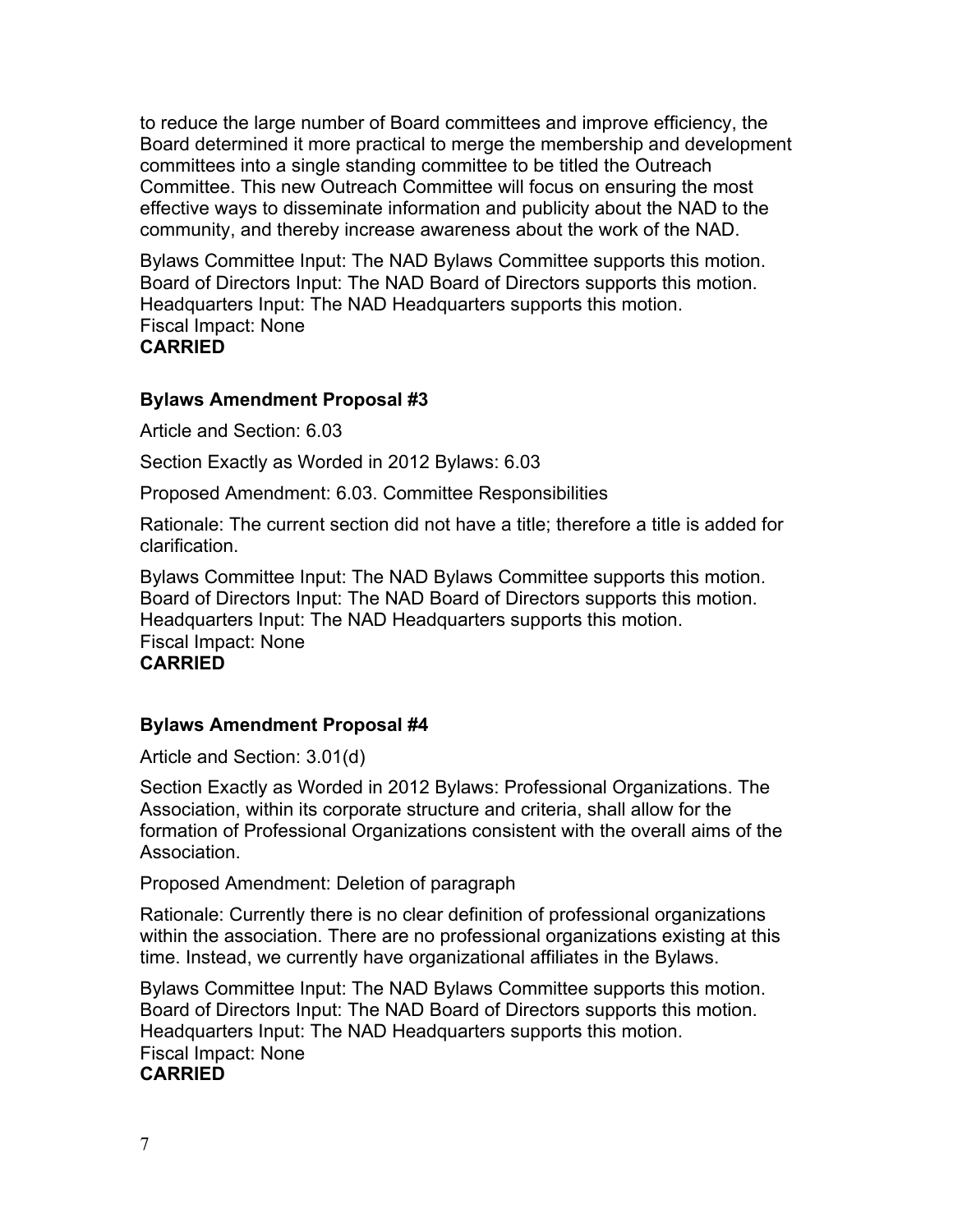# **Bylaws Amendment Proposal #5**

Article and Section: 5.01(e)(4)

Section Exactly as Worded in 2012 Bylaws: Professional Organizational Representatives. The Council of Representatives shall include one (1) delegate from each Professional Organization of the Association.

Proposed Amendment: Deletion of this paragraph

Rationale: In correlation with the proposal on 3.01(d), if that is deleted, then this needs to be deleted for consistency. There are no professional organizations existing at this time. Instead, we currently have organizational affiliates in the Bylaws.

Bylaws Committee Input: The NAD Bylaws Committee supports this motion. Board of Directors Input: The NAD Board of Directors supports this motion. Headquarters Input: The NAD Headquarters supports this motion. Fiscal Impact: None **CARRIED**

# **Bylaws Amendment Proposal #6**

Article and Section: 3.01(f)(4)

Section Exactly as Worded in 2012 Bylaws: Professional Organizations. The governing body for Professional Organizations shall determine required membership fees.

Proposed Amendment: Deletion of this paragraph

Rationale: In correlation with the proposal on 3.01(d), if that is deleted, then this needs to be deleted for consistency. There are no professional organizations existing at this time. Instead, we currently have organizational affiliates in the Bylaws.

Bylaws Committee Input: The NAD Bylaws Committee supports this motion. Board of Directors Input: The NAD Board of Directors supports this motion. Headquarters Input: The NAD Headquarters supports this motion. Fiscal Impact: None **CARRIED**

#### **Bylaws Amendment Proposal #7**

Article and Section: 5.01(e)(6)

Section Exactly as Worded in 2012 Bylaws: Order of Georges and Georgettes Representatives. Twenty five (25) or more members of the Order of Georges and Georgettes attending the biennial national conference may organize themselves for the purpose of electing one (1) or more delegates to the Council of Representatives in the same proportion as State Association Affiliates.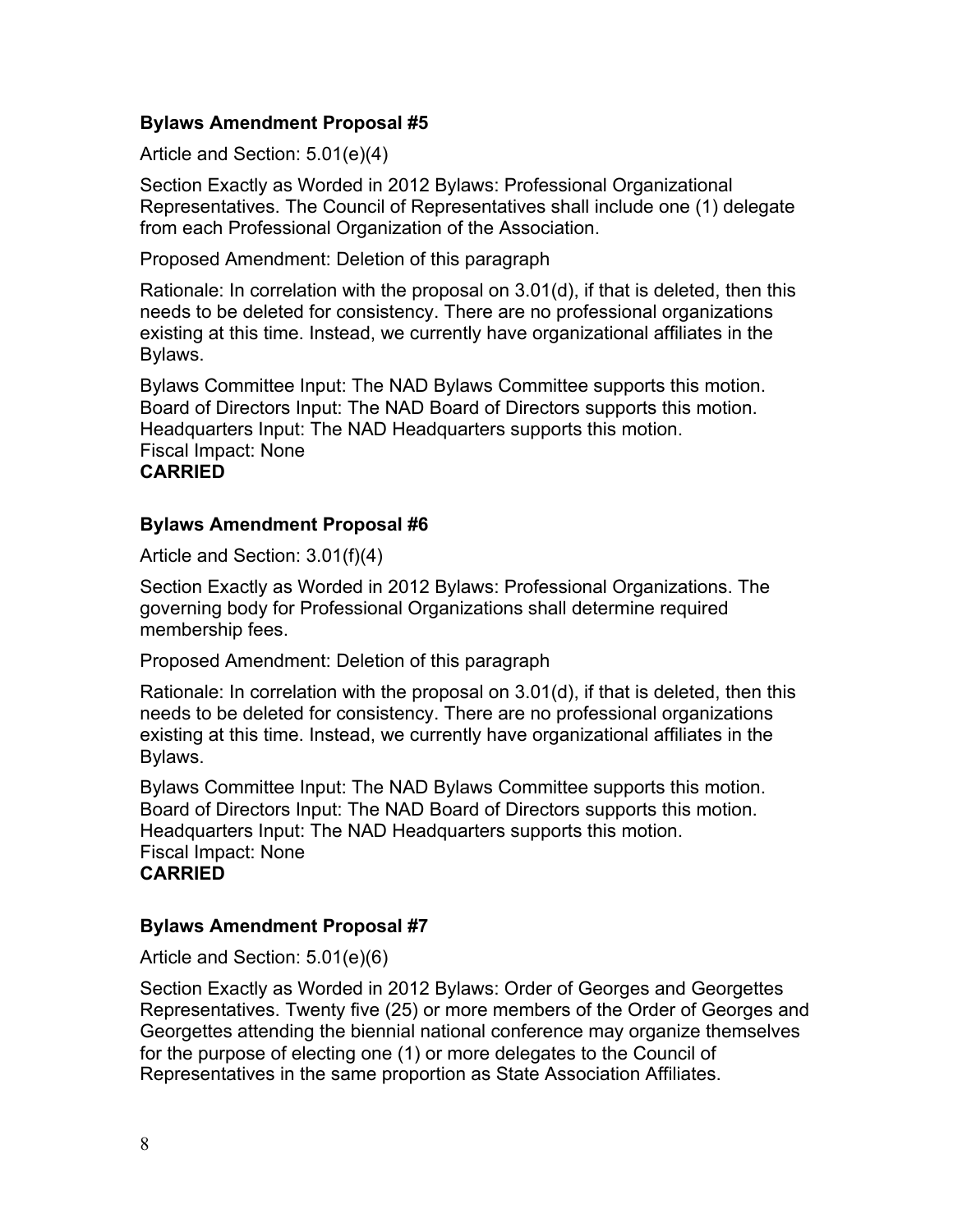Proposed Amendment: Twenty five (25) or more members of the Order of Georges and Georgettes (OGG) attending the biennial national conference may organize themselves for the purpose of electing delegates to the Council of Representatives. The number of delegates elected to attend the Council of Representatives shall be based on the number of all NAD members qualifying to be part of the Order of Georges and Georgettes, in essence all individuals (not only those present at the Conference) who have been members of the NAD for at least three years. On that basis, the number of OGG delegates shall be based on the same proportion as the number of delegates for State Associations and Non-Profit Organizational Affiliates.

Rationale: The Order of Georges and Georgettes is considered to include all individuals who have been members of the NAD for at least three years, and the number of such members should be adequately represented in the same proportion as State Association and Nonprofit Organization Affiliates.

Bylaws Committee Input: The NAD Bylaws Committee supports this motion. Board of Directors Input: The NAD Board of Directors supports this motion. Headquarters Input: No recommendation. Fiscal Impact: None **CARRIED**

# **Bylaws Amendment Proposal #8**

Article and Section: 3.02(a)(3)

Section Exactly as Worded in 2012 Bylaws: Honorary Members. Honorary membership status shall be conferred by biennial national conference resolution or by the Board of Directors to individuals in recognition of distinguished service to the Association. Honorary members are not eligible to vote or hold office.

Proposed Amendment: Honorary Members. Honorary membership status shall be conferred by biennial national conference resolution or by the Board of Directors to individuals in recognition of distinguished service to the Association. Honorary members are not eligible to vote, unless such individuals are also NAD members in good standing who is chosen as a delegate at the biennial conference. Honorary members are not eligible to hold office, unless such individuals are NAD members in good standing.

Rationale: Under the current provision, an individual who is conferred Honorary Membership is barred from voting as a delegate at the COR or from holding office on the NAD Board. Their receipt of honorary membership should not prevent them if they wish to continue to be involved with the NAD as a delegate or as a Board member.

Bylaws Committee Input: The NAD Bylaws Committee supports this motion. Board of Directors Input: The NAD Board of Directors supports this motion. Headquarters Input: The NAD Headquarters supports this motion. Fiscal Impact: None **CARRIED**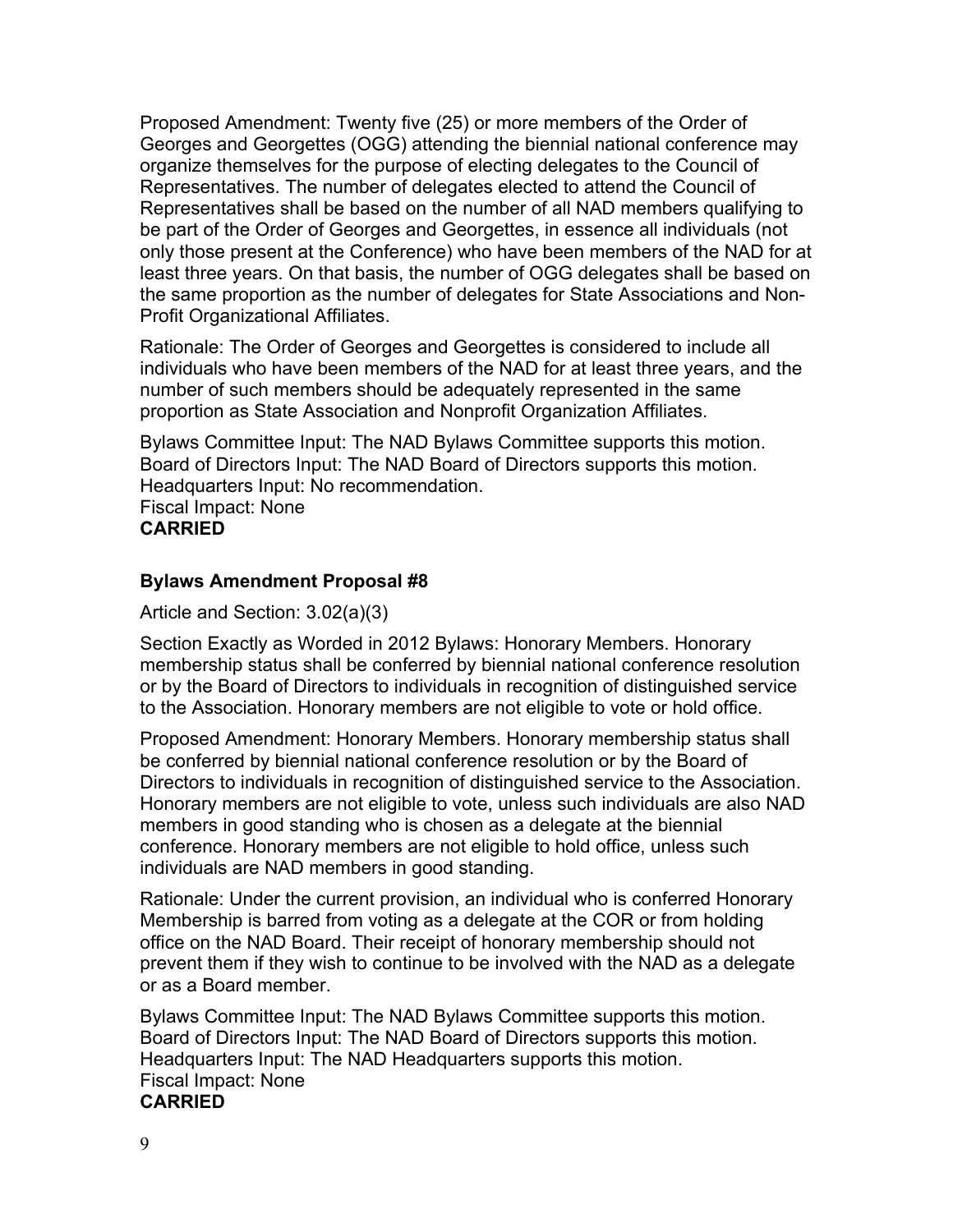# **Bylaws Amendment Proposal #9**

Article and Section: 4.02

Section Exactly as Worded in 2012 Bylaws: The President, Vice President, Secretary, and Treasurer of the Association shall be elected by ballot at the biennial national conference. No person shall be eligible to hold office who has not been a member of both the Association and his/her State Association Affiliate for two years immediately preceding the election.

Proposed Amendment: The President, Vice President, Secretary, and Treasurer of the Association shall be elected by ballot at the biennial national conference. No person shall be eligible to hold office who has not been, for two years immediately preceding the election, a member of the Association as well as a member of a State Association Affiliate and/or member-based Non-Profit Organizational Affiliate.

Rationale: Consistency with Article/Section 4.05 candidacy requirements.

Bylaws Committee Input: The NAD Bylaws Committee supports this motion. Board of Directors Input: The NAD Board of Directors supports this motion. Headquarters Input: The NAD Headquarters supports this motion. Fiscal Impact: None **CARRIED**

#### **Bylaws Amendment Proposal #10**

Article and Section: 4.03

Section Exactly as Worded in 2012 Bylaws: Regional Board Members shall be elected by ballot by delegates of their respective regions at the biennial national conference. No person shall be eligible to hold office who has not been a member of both the Association and his/her State Association for the two years immediately preceding the election. The United States shall be divided into four (4) geographical regions, and each region shall be represented by two (2) Regional Board Members, one of which is elected two (2) years apart from the other:

Proposed Amendment: Regional Board Members shall be elected by ballot by delegates of their respective regions at the biennial national conference. No person shall be eligible to hold office who has not been, for the two years immediately preceding the election, a member of the Association as well as a member of a State Association and/or member-based Non-Profit Organizational Affiliate. The United States shall be divided into four (4) geographical regions, and each region shall be represented by two (2) Regional Board Members, one of which is elected two (2) years apart from the other:

Rationale: Consistency with Article/Section 4.05 candidacy requirements.

Bylaws Committee Input: The NAD Bylaws Committee supports this motion.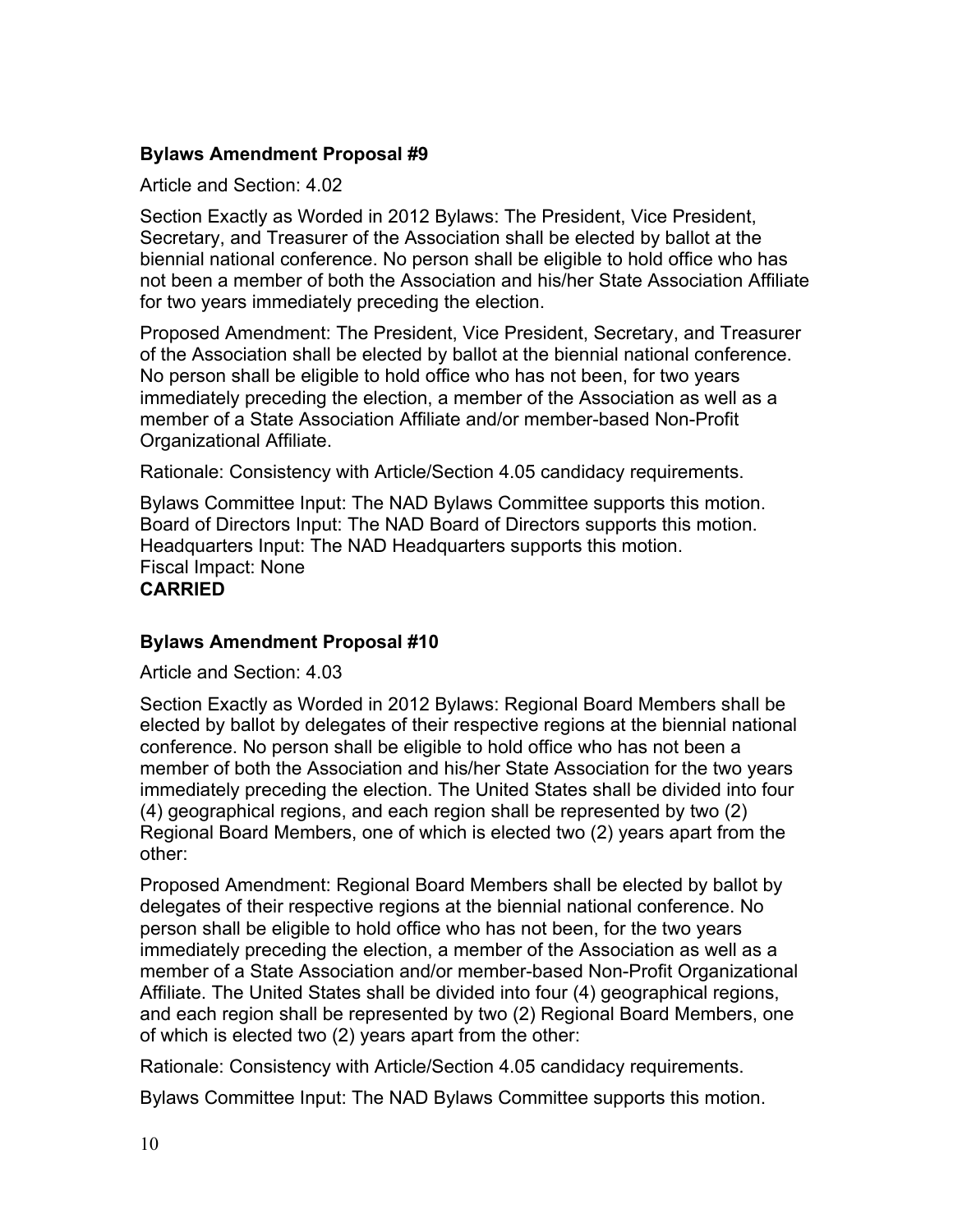Board of Directors Input: The NAD Board of Directors supports this motion. Headquarters Input: The NAD Headquarters supports this motion. Fiscal Impact: None **CARRIED**

#### **Bylaws Amendment Proposal #11**

Article and Section: 4.04

Section Exactly as Worded in 2012 Bylaws: The Board of Directors may select up to two (2) Appointed Board members for special expertise. Consideration shall be given to ensuring diversity balance for the Board as whole.

Proposed Amendment: The Board of Directors may select up to two (2) Appointed Board members for special expertise. Consideration shall be given to ensuring diversity balance for the Board as whole. Appointed Board members must be a member of the Association during the term of service.

Rationale: There is no requirement that states they must be a NAD member for the duration of their term as a Board member.

Bylaws Committee Input: The NAD Bylaws Committee supports this motion. Board of Directors Input: The NAD Board of Directors supports this motion. Headquarters Input: The NAD Headquarters supports this motion. Fiscal Impact: None **CARRIED**

#### **Bylaws Amendment Proposal #12**

Author: Steven Gagnon on behalf of DHHIG

Article and Section: § 4.14

Section Exactly as Worded in 2012 Bylaws: § 4.14 Conflict of Interest. No member with a personal or financial interest of a material nature in the affairs of the Association shall be eligible to serve on the Board of Directors of the Association.

Proposed Amendment: § 4.14 Conflict of Interest. All persons either elected or appointed to an office (including but not limited to any Board or Committee members), prior to acceptance and during tenure of that position, shall consider each item of business, where they have a vote or decision authority, to determine if a real or perceived conflict exists with the interests of the Organization. A conflict of interest is defined as any situation in which a member's decisions or votes could substantially and directly affect the member's professional, personal, financial, or business interests. In the event that a person nominated for or holding an office finds themselves in such a position, the member shall promptly disclose the conflict of interest to the Board of Directors and recuse themselves at any Board or committee meeting from any deliberations or vote on the matter-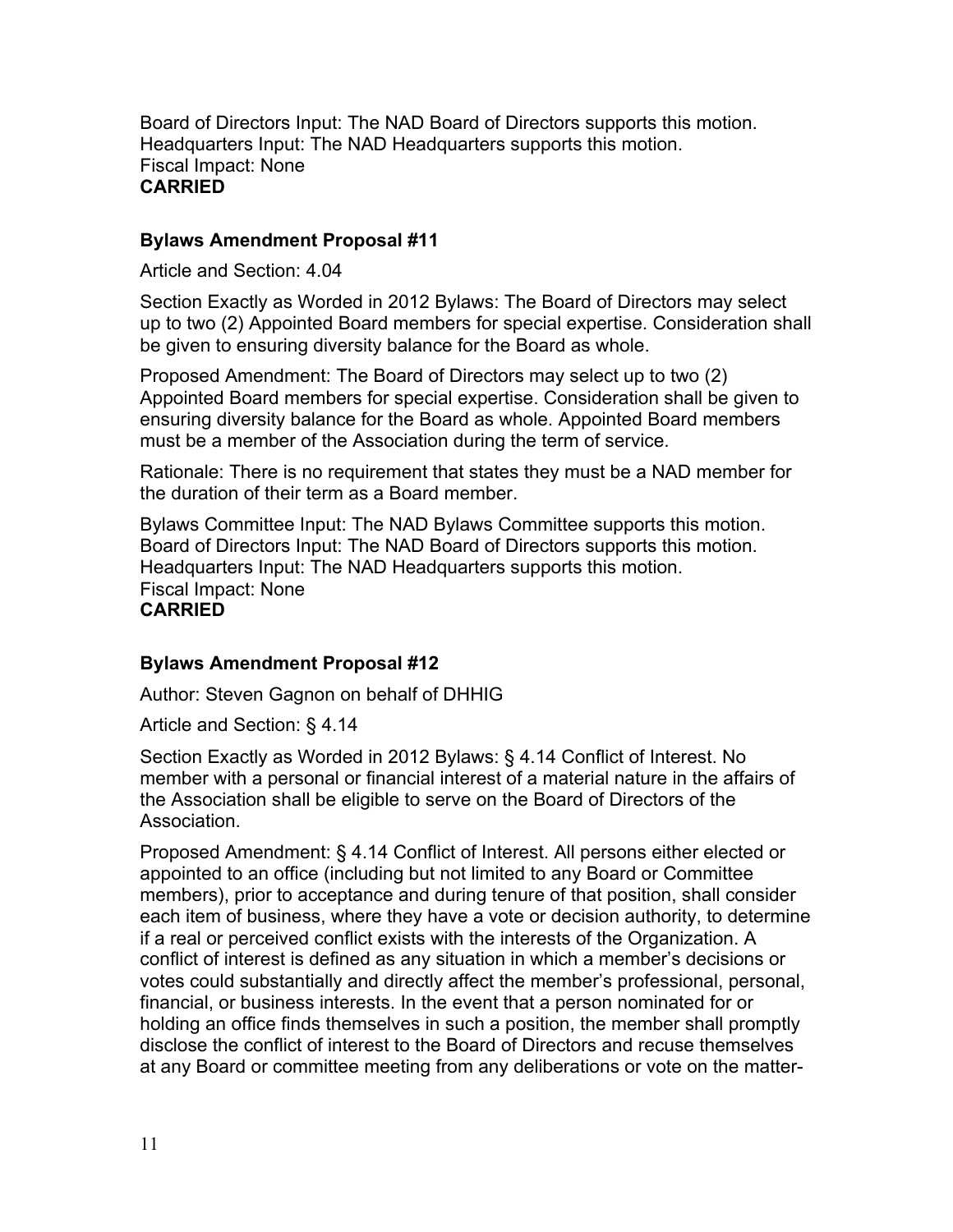giving rise to the conflict of interest. A copy of the disclosure statement shall be reviewed by the Governance Committee.

Rationale: The original statement is misleading and leaves a lot of people interpreting the wording in the sentence. Technically, it clearly states that if any of the board members have any kind of conflict of interest- they are not ALLOWED to serve period. and the word "Affairs" is very broad as it includes all organization activities such as financials, accounting, sponsorship, etc etc... There is no but or any exceptions in that section.... it clearly states - any conflict of interests (COI) you are out. The amended COI will provide the board flexibility to recuse themselves on each item of business rather than making it a blanket and forcing people out.

Bylaws Committee Input: The NAD Bylaws Committee supports this motion. Board of Directors Input: The NAD Board of Directors believes the original language prevents any Board members from having any personal business with the NAD itself. All Board members must complete and sign a COI disclosure statement at Board meetings. However, the NAD Board of Directors supports this motion for clarification purposes.

Headquarters Input: The NAD Headquarters agrees with the Board of Directors and supports this motion for clarification purposes.

Fiscal Impact: None **CARRIED**

# **Bylaws Amendment Proposal #13**

Author: Charm L. Smith on behalf of MDAD

Article and Section: 4.05

Section Exactly as Worded in 2012 Bylaws: There shall be no nominations from the floor.

Proposed Amendment: There shall be no nominations from the floor except in cases where there are not more than one (1) candidate running for the Elected Officers at the time of deadline in which nominations from the floor shall then be accepted.

Rationale: In recent elections, there were several elections for officers that did not have more than 1 candidate running in spite of several possible nominations on the floor which would improve the quality of elected officers. Contested officer elections create stronger organizations therefore it is necessary to consider alternatives where nominations on the floor shall be accepted only in cases where there's not more than one candidate running for one of the Elected Officer positions.

Bylaws Committee Input: The NAD Bylaws Committee recommends this motion be referred to the NAD Governance Committee.

Board of Directors Input: The NAD Board of Directors recommends this motion be referred to the NAD Governance Committee.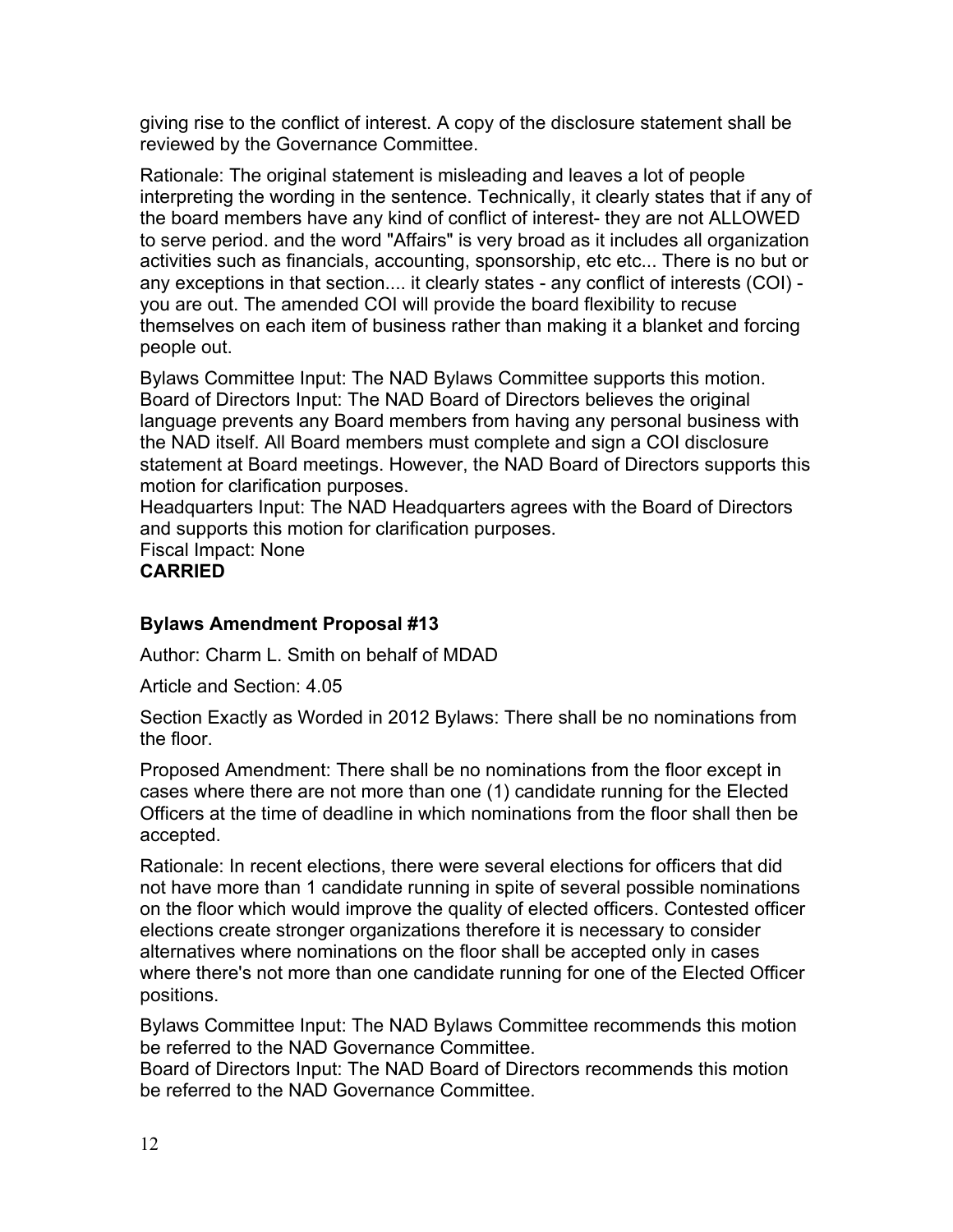Headquarters Input: No recommendation. Fiscal Impact: None **MOTION FOR AMENDMENT:** Ben Hollingsworth (Alabama) moved to change "elected officers" to "elected offices" **CARRIED REVISED MOTION: CARRIED**

# **Bylaws Amendment Proposal #14**

Author: Charm L. Smith on behalf of MDAD

Article and Section: 3.01 (C)(1)

Section Exactly as Worded in 2012 Bylaws: (1) Non-Profit Affiliates. Three (3) subcategories of Non-Profit Affiliate membership shall be available to bona fide national, state, and local non-profit entities with a mission or interest in furthering the welfare of deaf and hard of hearing people.

Proposed Amendment: (1) Non-Profit Affiliates. Three (3) subcategories of Non-Profit Affiliate membership shall be available to bona fide national and state nonprofit entities with a mission or interest in furthering the welfare of deaf and hard of hearing people. Local non-profit entities shall be allowed providing its mission is completely different than the state association that the local entities exist within or where there's no active state association in which a local entity has replaced the function of a state association.

Rationale: This will solidify the role state associations have in serving the individuals in their respective states. By allowing local organizations to affiliate themselves directly to NAD, it creates a scenario where state associations can be devalued and bypassed thus leading to decline in number of state associations.

Bylaws Committee Input: The NAD Bylaws Committee does not support this motion.

Board of Directors Input: The NAD Board of Directors does not support this motion.

Headquarters Input: The NAD Headquarters expresses concern with respect to who has the responsibility and obligation to assess the difference in missions between the local entity seeking to become an affiliate and the state association, and does not support this motion.

Fiscal Impact: Denial of affiliations to local entities may reduce revenues to the NAD and thereby cause an increase in state association and organizational affiliate dues.

**MOTION TO AMEND:** Jay Innes (Delaware) moved to change to word "completely" to "sufficiently." **FAILED**

**MOTION TO REFER:** Lisa Furr (Arizona) moved to refer to the NAD Board for further study. **FAILED**

**MOTION TO AMEND:** Elke Weinbrenner (Illinois) moved to change "sufficiently" to "meet criteria." **FAILED**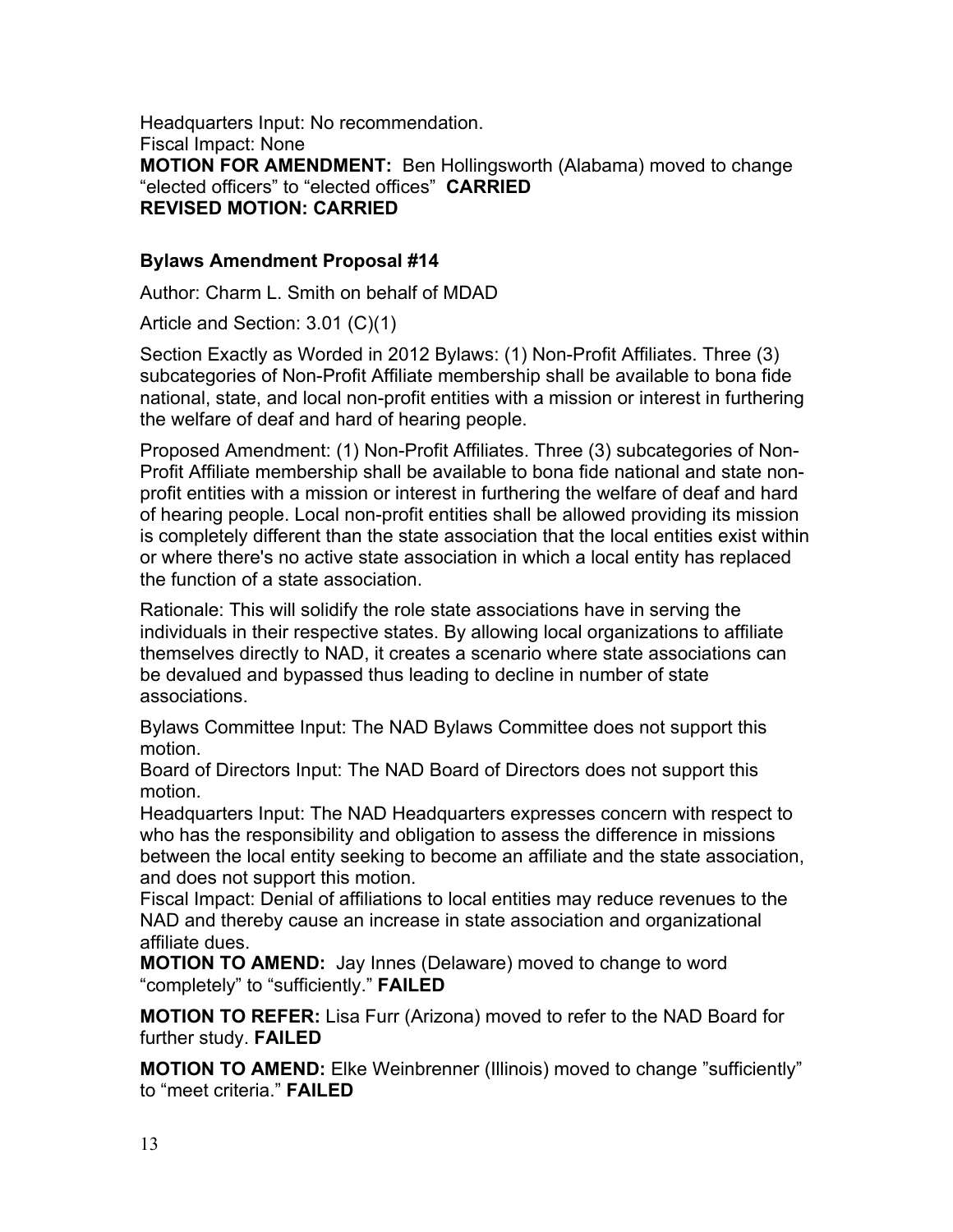**MOTION TO TABLE:** Chad Ludwig (Oregon) moved to table the motion. **FAILED**

**MOTION FOR REFER:** Ben Hollingsworth (Alabama) moved to refer this proposal to the Bylaws Committee. **FAILED**

**MOTION TO RECESS:** Sheri Farinha (California) moved to take 15-minute recess. **FAILED**

**MOTION TO SUSPEND:** Sean Gerlis (New York) moved to suspend the standing rules. **FAILED**

#### **BYLAW AMENDMENT MOTION FAILED**

#### **Bylaws Amendment Proposal #15**

Author: Charm L. Smith on behalf of MDAD

Article and Section: 4

Section Exactly as Worded in 2012 Bylaws: NONE

Proposed Amendment: Any member of the Board of Directors shall not serve on another national organization or state association during NAD Board term.

Rationale: Less monopoly, gives others an opportunity to get involved with state association, conflict of interest/roles.

Bylaws Committee Input: The NAD Bylaws Committee recommend this motion be referred to the NAD Governance Committee Board of Directors Input: The NAD Board of Directors recommend this motion be referred to the NAD Governance Committee Headquarters Input: No recommendation Fiscal Impact: None **FAILED**

**Motion on Full Set of Bylaws Amendments:** Bobbie Beth Scoggins (Texas) moved to adopt and ratify the entire bylaws discussed and carried today. Seconded. **CARRIED**

President Wagner, on behalf of the NAD Board and Bylaws Committee expressed his appreciation for the hard work the delegates have done to complete this process.

President Wagner called for a recess at 11:30 AM.

President Wagner called the meeting to order at 1:30 PM with several announcements including the Community Forum and Drag Bingo to be held that evening.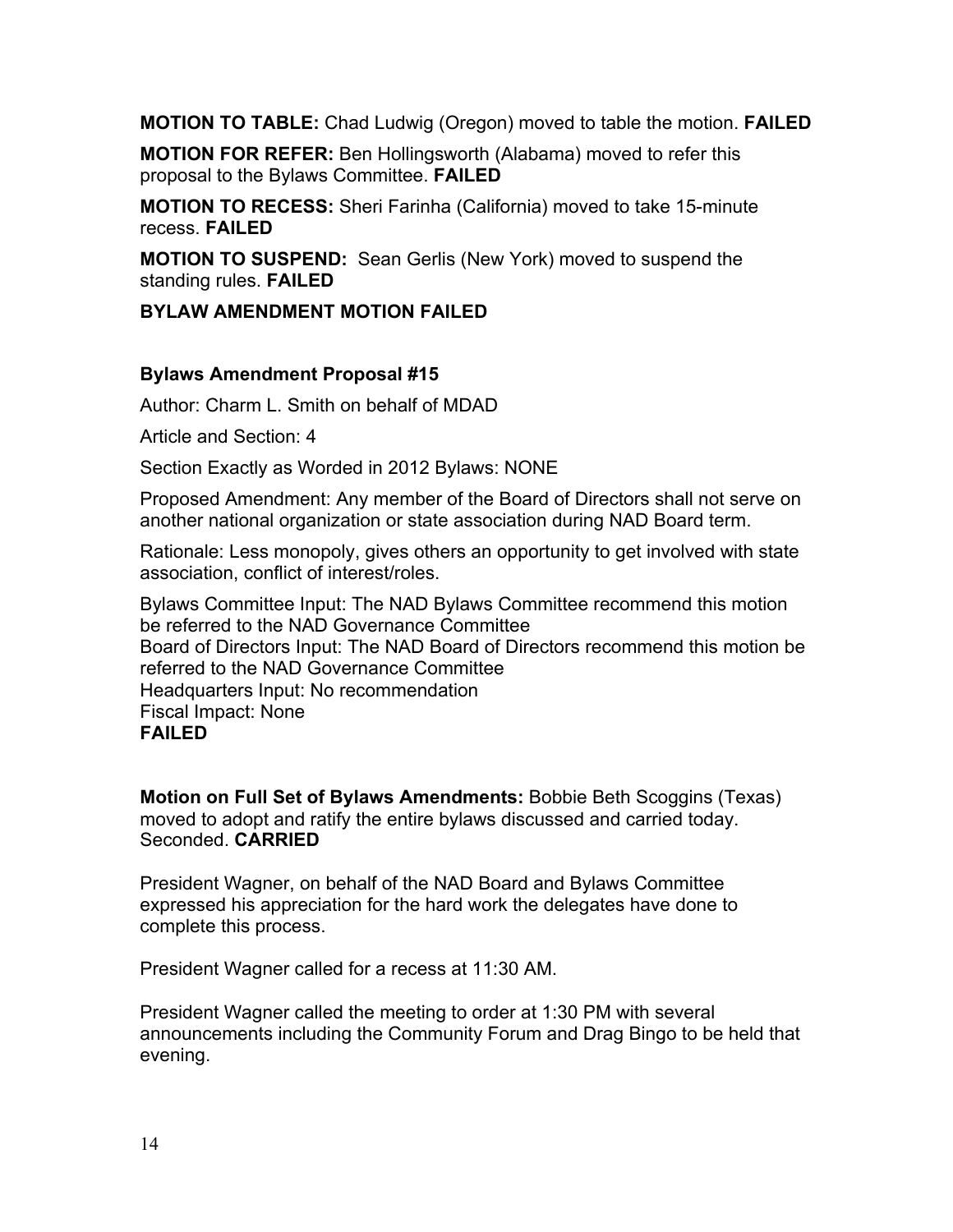President Wagner welcomed the Elections Committee: Larry Evans, Region III Representative and Chair, Jenny Buechner, Region II Representative and Co-Chair, and Bobbie Beth Scoggins, Past President and Committee Member, to explain the process and introduce the candidates. President Wagner noted that Past President Scoggins has excused herself as a delegate during the elections.

Larry Evans explained the election process, including the recruitment activities, credentialing process, and the candidate requirements. He explained that due to Region IV vacancy, the deadline was extended to June  $30<sup>th</sup>$  (first day of Council of Representatives).

President Wagner called for the credential report prior to any voting.

Steve Lovi, Credentials Chair, reported that there were 117 delegates in attendance and the breakdown was as follows:

Region I: 23 Region II: 22 Region III: 24 Region IV: 19 Affiliates: 29

President Wagner delegated the floor to Past President Scoggins due to a potential conflict of interest as a candidate.

**Motion to Suspend Bylaws:** Yes Serious (Washington) moved to suspend the Bylaws specifically related to the requirements of Regional Representatives twoyear NAD and State Association membership. **FAILED**

The officer candidates for office are:

Christopher Wagner (Florida) for President 2014-2016 Melissa Draganac-Hawk (Pennsylvania) for Vice President 2014-2016 Kirsten Poston (Maryland) and Joshua Beckman (New Jersey) for Secretary 2014-2016 Philippe Montalette (Utah) for Treasurer 2014-2016

Each officer candidate made a presentation to the delegates. Regional Representative candidates will make their presentations at the Regional Caucus at 4:45 PM. The candidates for Regional Representatives in each region are:

Michelle Cline (New Jersey) for Region I 2014-2018 Richard McCowin (Nebraska) for Region II 2014-2018 Gerald "Jerry" Nelson (Florida) for Region III 2014-2018 Gregg Brooks (California) for Region IV 2014-2018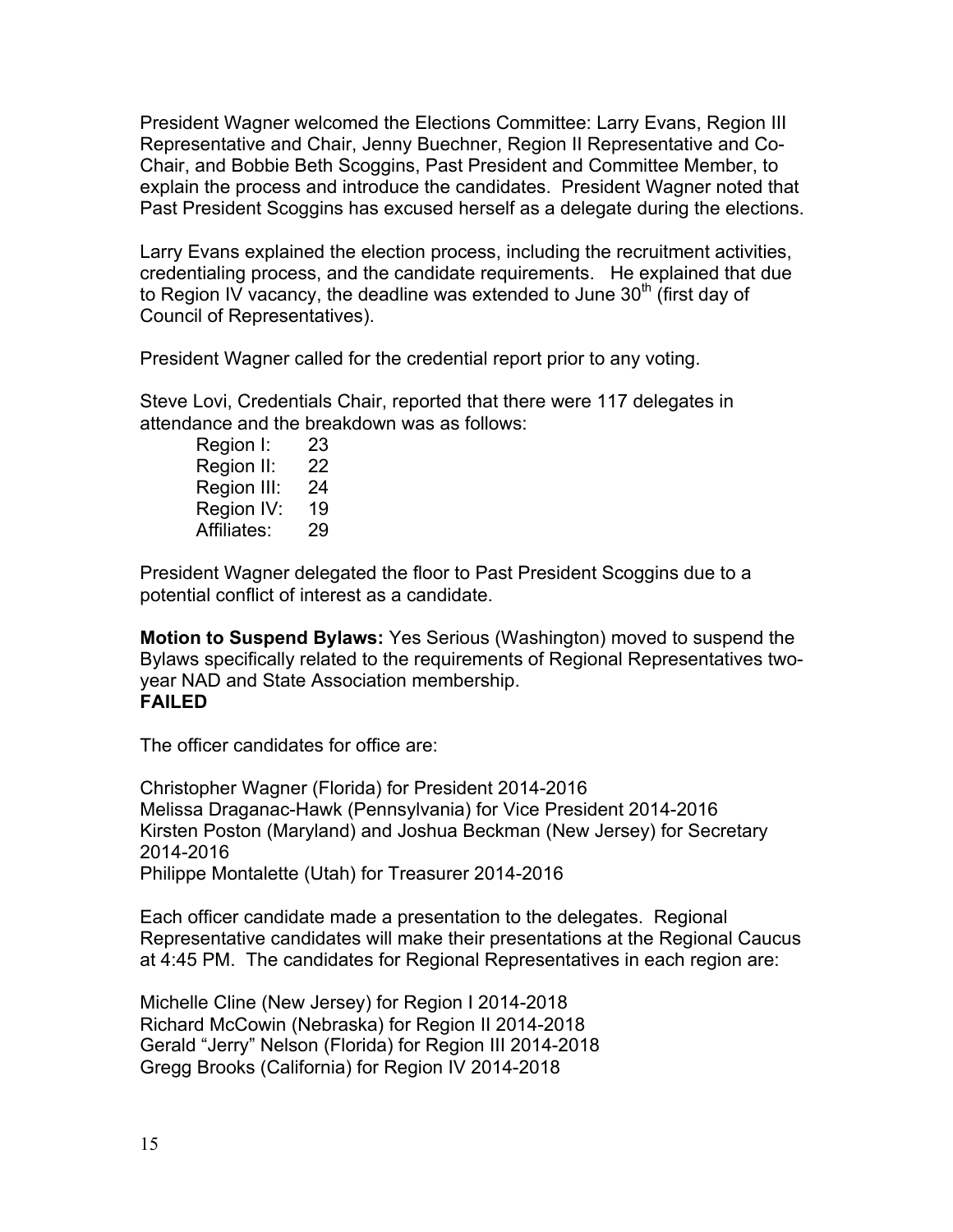President Wagner called for a 15-minute recess.

Discussion followed in regards to the top 20 priorities to be voted for the top 5 priorities the next day.

**Motion:** Alyce Reynolds (California) moved to change the standing rules from three minutes each to one minute each. Seconded. CARRIED

**Motion:** Janis Tester (Indiana) moved to select four secretaries - one from each region to keep record of daily minutes during the conference to assist the NAD secretary. Seconded.

**Motion to Amend:** Jacob Leffler (Maryland) moved to add Affiliates to the motion. Seconded. **CARRIED**

# **FINAL MOTION: CARRIED**

**Motion:** Sean Gerlis (New York) moved the Steering Committee to remove the tally numbers from the ballot. Seconded. **CARRIED**

Due to time and space availability, President Wagner requested for the delegates to continue discussion on the top 20 priorities through the Regional Caucuses. President Wagner called for a recess at 4:15 PM.

#### **Thursday, July 3: Session VI**

President Wagner called the meeting to order at 8:45 AM. He expressed sincere appreciation to all the delegates for their participation in the process over the past few days, noting that this is the last day of the Council of Representatives.

Steve Lovi, Credentials Chair, reported that there were 106 delegates and the breakdown was as follows:

Region I: 17 Region II: 23 Region III: 22 Region IV: 15 Affiliates: 29

President Wagner introduced Tawny Holmes who was active in implementing conference student pages through Junior NAD as part of a pilot project. Credit goes to Bridget Borne Firl for coming up with the idea. Holmes then introduced the student pages. They are Wendy Brehm, Gideon Firl, Vada Casorta, Franklin Stewart, Jomar Figueroa, Gabriel Veit, and Ammanuel Perrodin-Njoku.

Tawny Holmes recognized Florida Association of the Deaf for supporting the effort to send Jr. NAD members and for providing shirts. Special recognition went to Martin Price, Jr. NAD Advisor for Florida School for the Deaf and the Blind.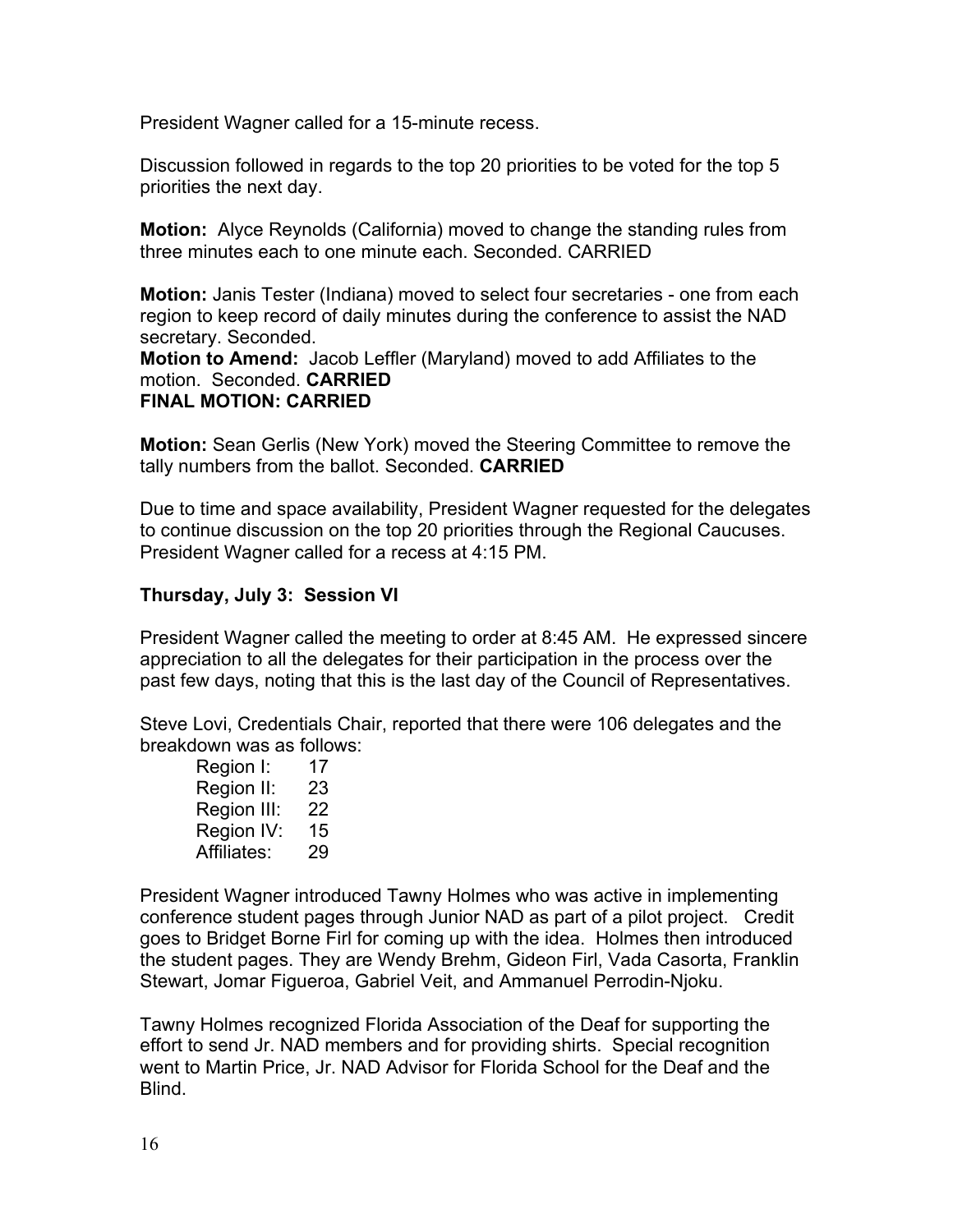President Wagner asked the Council of Representatives to determine the top five priorities. Margie English, Region I Representative and Steering Committee Co-Chair explained the merged motions and the process to select the final five priorities.

**Motion:** Patty Hughes (California) moved to change the order of the Council of Representatives agenda to allow the elections to proceed in the morning and the vote for priorities in the afternoon. Seconded. **CARRIED**

**Motion:** Paul Robertson (Tennessee) moved to recess for five minutes. Seconded. **CARRIED**

The meeting went into recess at 9:05 AM.

President Wagner called the meeting to order at 9:17 AM.

**Motion:** Lisa Furr (Arizona) moved to suspend the Council of Representatives agenda to move to Regional Caucuses to discuss the priorities. **FAILED**

Larry Evans, Region III Representative and Elections Chair, provided the report from the Elections Reform Committee, chaired by Jack Cooper (Kansas) and consisting of members: Joshua Beckman (New Jersey), Michelle Cline (New Jersey), Erin Esposito (New York), Bryan Leeper (Utah) and Ron Sutcliffe (Maryland). Michael Berger and Steve Lovi served as Board Liaisons. The Committee reviewed the recommendations from 2012 Conference. Larry Evans thanked the committee for their hard work and then explained the process for electing officers and Regional Representatives.

Past President Bobbie Beth Scoggins began the election, starting with the Office of the President.

Jay Innes (Delaware) moved for Chris Wagner (Florida) as President by acclamation. Seconded. **CARRIED**

Ann Cooper (Kansas) moved for Melissa Draganac-Hawk (Pennsylvania) as Vice President by acclamation. Seconded. **CARRIED**

Ballots were issued to delegates for the election of Secretary. **VOTE RESULTS:** Joshua Beckman (New Jersey) was elected as Secretary.

Dan Hoffman (Utah) moved for Philippe Montalette (Utah) as Treasurer by acclamation. **CARRIED**

Sean Gerlis (New York) moved for Michelle Cline (New Jersey) as Region I Representative by acclamation. Seconded. **CARRIED**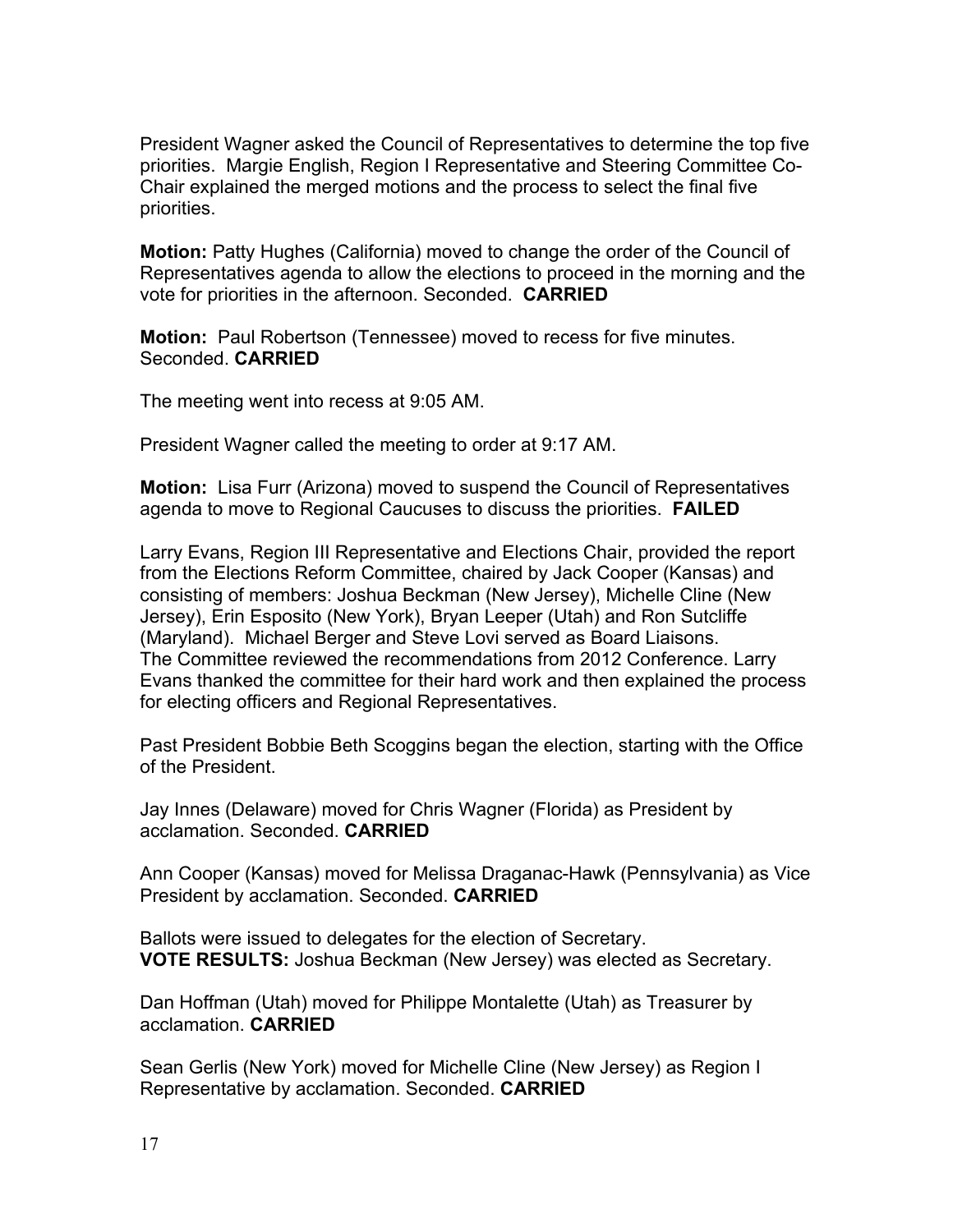Charleen Sculley (Indiana) moved for Richard McCowin (Nebraska) as Region II Representative by acclamation. Seconded. **CARRIED**

Seth Snow (Florida) moved for Gerald "Jerry" Nelson (Florida) as Region III Representative by acclamation. Seconded. **CARRIED**

Chad Ludwig (Oregon) moved for no contest for Region IV. Seconded. **CARRIED**

The oath of office will be conducted at the July  $4<sup>th</sup>$  event. President Wagner thanked the Elections Committee for their work.

**Motion:** Mark Koterwski (South Dakota) move to recess for five minutes. **CARRIED**

President Wagner called the meeting to order at 10:47 AM.

Dawn Whitcher, RID President shared with the delegates RID's support in collaboration of mutual values related to interpreting issues.

**Motion:** Lissette Molina Wood (Florida) moved that 2014-GA-PUB-049 - Mental Health Services; 2014-GA-PUB-051 – Youth; and 2014-GA-PUB-050 – Education be the three of top five priorities. Seconded. **CARRIED** 

**Motion to Amend:** Nancy Hlibok Amann moved that 2014-GA-PUB-046 – Continuation of Language Deprivation be incorporated in the three top priorities (049, 051, 050). Seconded. **CARRIED**

**Motion:** Alfred "Sonny" Sonnestrahl moved that 2014-GA-PUB-048 – Video Remote Interpreting be referred to the NAD-RID Task Force. Seconded. **CARRIED**

**Motion:** Jeffrey Yockery (Pennsylvania) moved for 2014-GA-PUB-053 – Interpreting (VRI Toolkit, VRI Licensure, K-12 Interpreter Licensure) be referred to the NAD-RID Task Force, with the expectation of the Board to provide a report. Seconded. **CARRIED**

**Motion:** Kelby Brick (Maryland) moved that for 2014-GA-PUB-021 – Preservation and Advocacy of Relay Services (PARS) to be the fourth priority. Seconded.

**Amendment motion:** Dana Hughes (Tennessee) moved to strike out Paragraph two from the motion 2014-GA-PUB-021 – Preservation and Advocacy of Relay Services (PARS) **FAILED**

**Final Vote on Motion: CARRIED**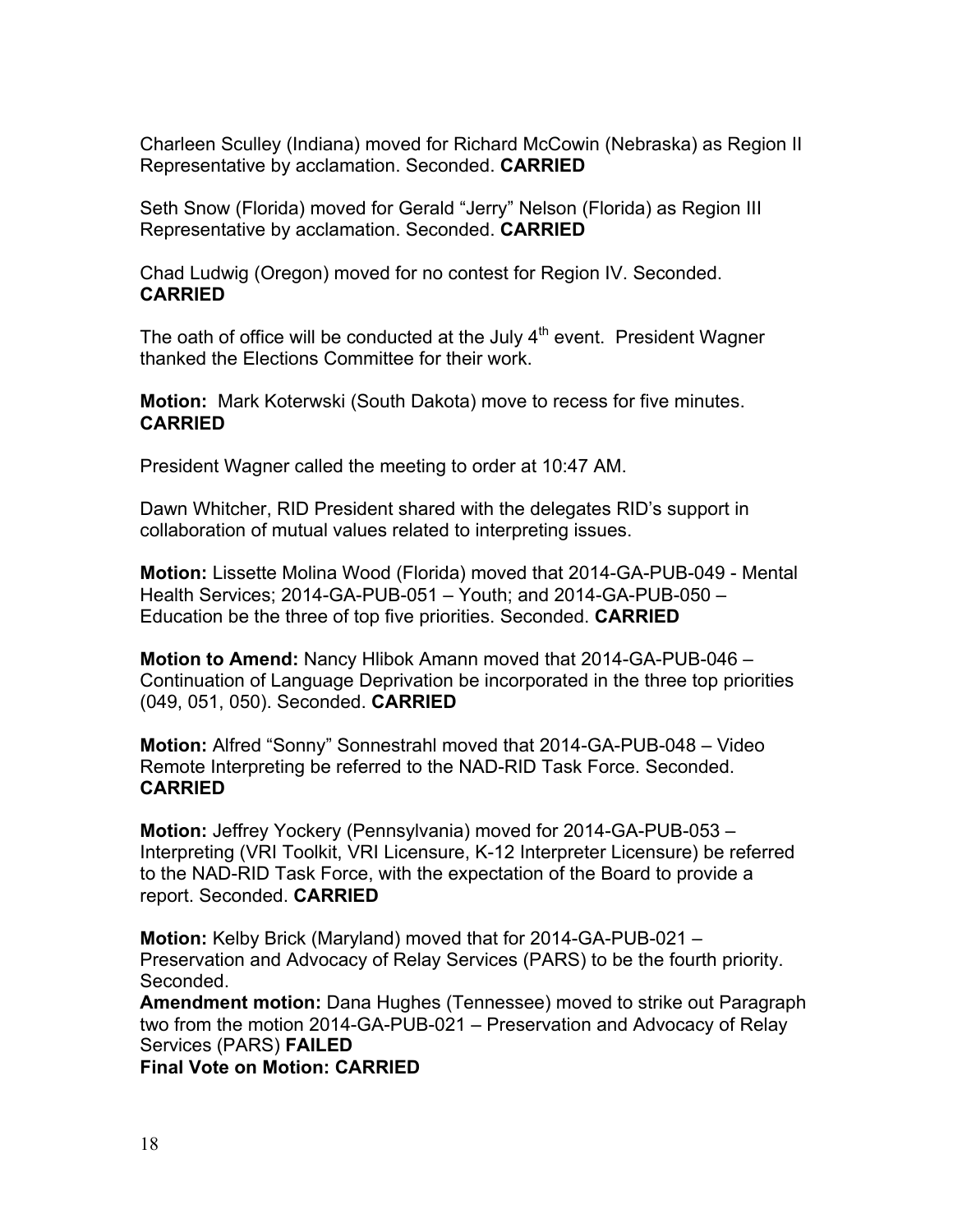**Motion:** Sean Gerlis (New York) moved that for 2014-GA-PUB-022 – Lead the Establishment of a State-Run Commission of Deaf & Hard of Hearing Services Task Force for a one-stop Advocacy Center in every state. **FAILED**

**Motion:** Corey Axelrod (Illinois) moved to suspend the Standing Rules and allow for two additional priorities to a total of seven final priorities. **FAILED**

**Motion:** Jennifer Pfau (Colorado) moved that we accept 2014-GA-GOV-047 – NAD Communications: Implement Defined Communication Objectives. **FAILED**

**Motion:** Crystal Kelly Schwartz (Illinois) moved that the delegates not accept any more motions on the floor until they have had the opportunity to review the remaining motions. Seconded. **CARRIED**

**Motion:** Roz Rosen (California) moved that the delegates vote by paper ballot for the final priority. Seconded. **CARRIED**

**Action on Resolutions** was discussed as follows:

#### Title: **Board Appointed Affiliate Representative**

Code: 2014-GA-RES-001 *Whereas,* the NAD Board of Directors shall appoint a board member who will serve as an affiliate representative for NAD's Affiliate Organizations. **CARRIED**

#### Title: **An Open Letter to NAD**

Code: 2014-GA-RES-002 *Whereas,* NAD shall establish a standing committee for the purpose of setting house rules for business meetings during biennial conferences. **CARRIED**

#### Title: **Bring Leadership Training Program Back to California State University, Northridge (CSUN)**

Code: 2014-GA-RES-003 *Whereas,* there is a dire need for leadership in educational and community programs in the USA; *Whereas,* CSUN is working on reviving NLTOP in 2015; *Resolved,* that the NAD supports and commends CSUN. **CARRIED**

# Title: **Recognition of Outgoing NAD Board Members**

Code: 2014-GA-RES-004 *Whereas,* several members of the NAD Board of Directors have completed their board service;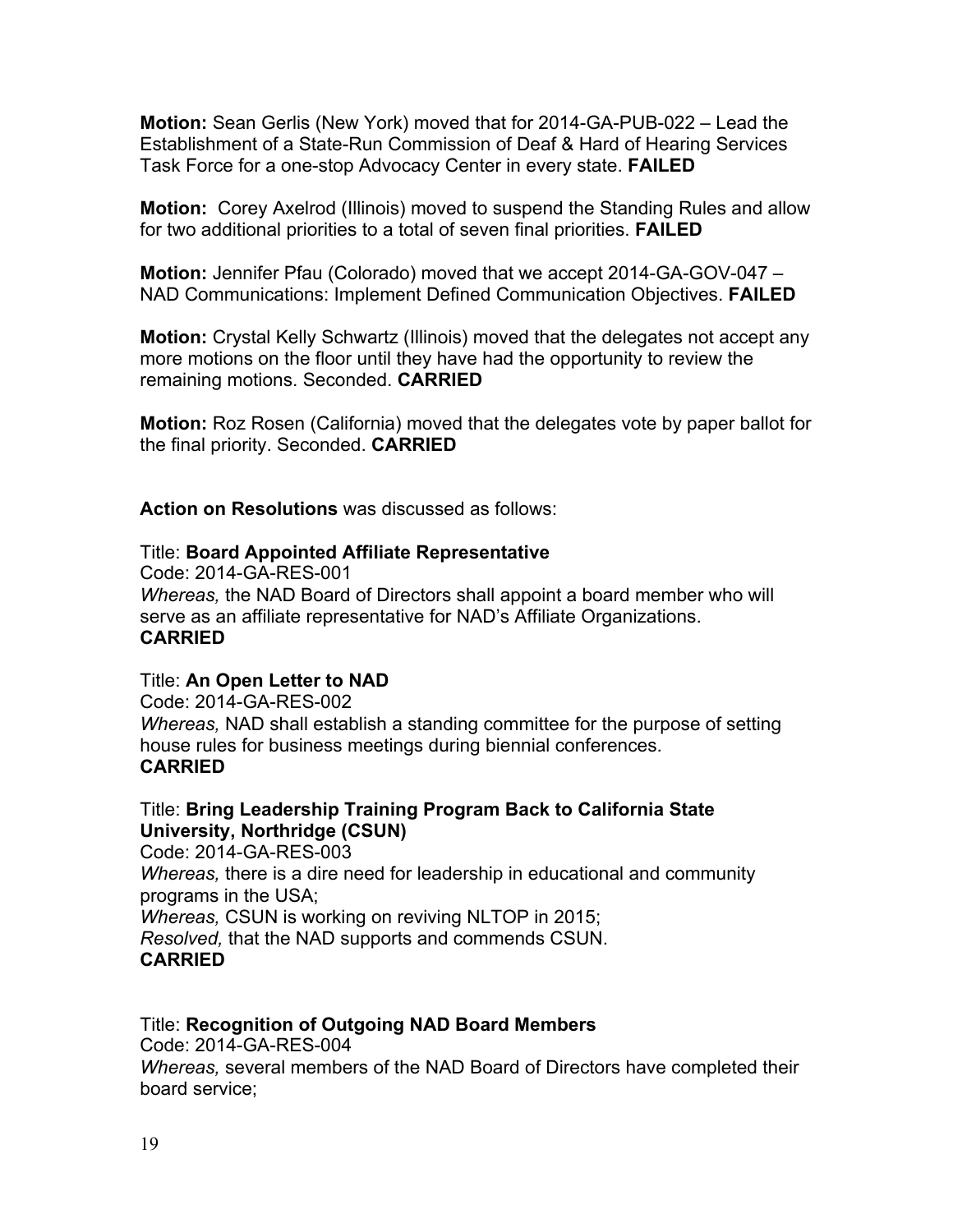*Whereas,* Margie Alma English has served as Region I Board Representative for the past four years;

*Whereas,* Christopher M. Patterson has served as Region III Board Representative for the past four years;

*Whereas,* Julie Rems Smario has served as Region IV Board Member for the past four years;

*Whereas,* Kirsten Poston has served as Appointed Board Member and as Secretary for the past six years;

*Whereas,* Michael Berger has served as Region II Board Representatives from 2008 to 2013;

*Resolved,* that the Board of Directors, along with the members of the NAD community expresses their sincere appreciation and recognition to the outgoing board members for their dedication, perseverance and loyalty to the NAD. **CARRIED**

**Official 2014-2016 priorities** were announced as follows:

# **Priority Code: 2014-GA-PUB-021**

2014-2016 Priority: **Preservation and Advocacy of Relay Service**

The NAD must undertake the following steps for the purpose of preserving Relay services:

1) Strenuously object to the FCC's destruction of the IP Relay marketplace and the FCC's ongoing attacks against VRS including producing a white paper by December 31, 2014 arguing that the Commission's TRS orders last year all threaten to curtail innovation and that the FCC is ignoring the pursuit of functional equivalence. (Produce White Paper)

2) Take every possible step to obstruct and prevent FCC's attempts to enact the Neutral Platform, including taking legal action. The NAD should identify the Neutral Platform for what it really is--a Government takeover of the competitive marketplace and thus the NAD should, from now on, re-label the neutral platform as the "Government Controlled Platform (GCP)." In the meantime, the NAD should continue to support and push for the reference platform, which will go a long way to addressing the various interoperability issues that bedevil the VRS industry. (Stop GCP)

3) Argue that the continuing cuts in Reimbursement Rates for IP Relay and VRS serves only to further undermine the ADA's functional equivalence mandate by harming the industry's ability to innovate by creating new technology and features and its ability to provide quality CA service. The NAD must demand that the FCC bring rates back up to ensure quality and technology including undertaking legal action if necessary (Restore Rates)

4) Take every possible step including, but not limited to legal action to demand that the FCC approve:

a) skills-based routing,

b) the approval of hearing signers to receive videophone numbers

c) and the expense of CDIs in VRS settings as an exogenous cost beyond the normal reimbursement rates. (Quality and Access)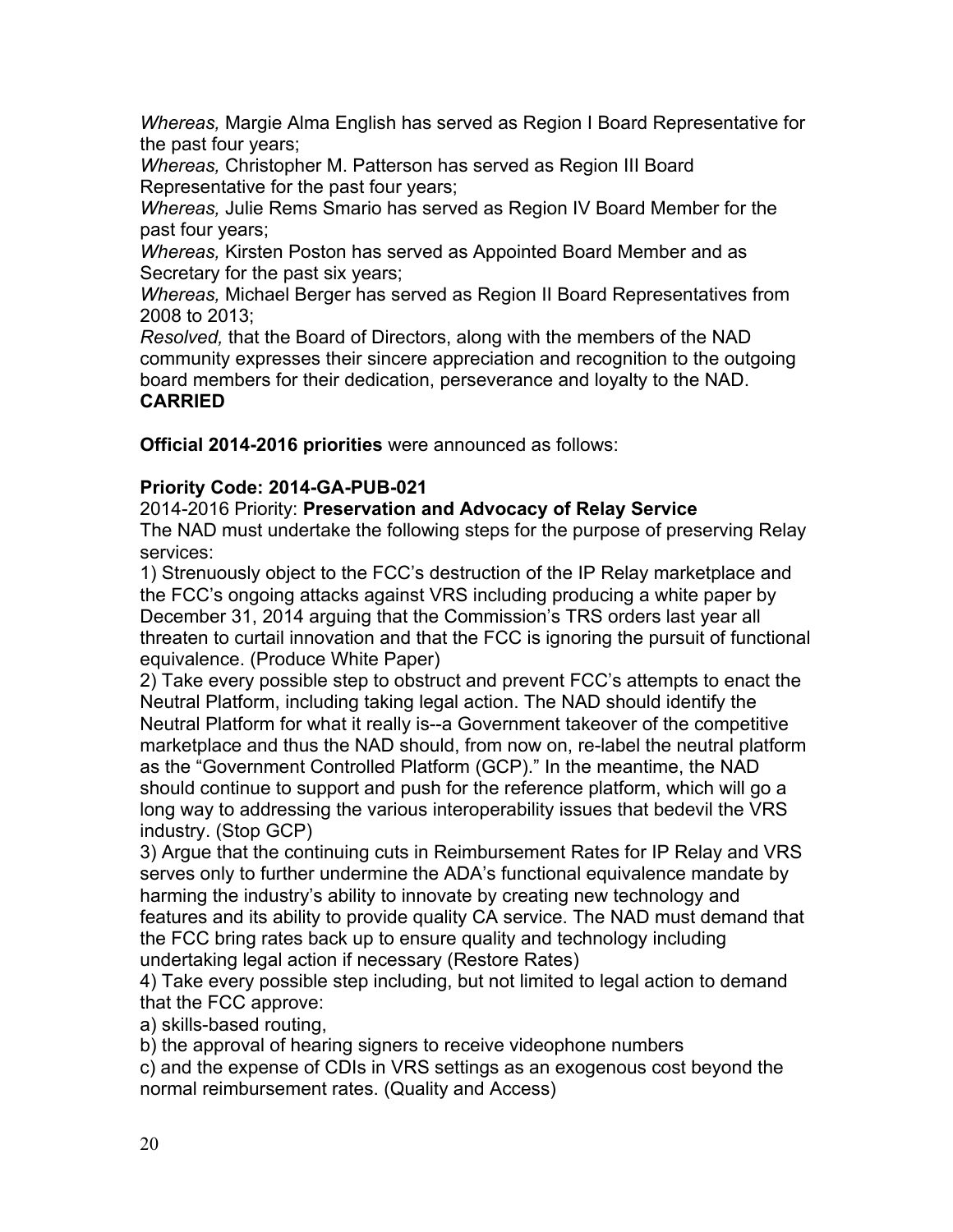5) Demand that the Congress and the FCC celebrate VRS as the biggest accomplishment of ADA and by doing so, call for Congressional attention on the FCC's attack on the civil rights of Deaf and hard of hearing Americans as outlined above. The NAD should do so by asking for Congressional hearings and mobilizing grassroots activism by having members contact Congress and the FCC on all of the above issues. (Congressional Action) Vision 2020: Objective 2.3

# **Priority Code: 2014-GA-PUB-033**

2014-2016 Priority: **FEMA Communication to Deaf and Hard of Hearing** Mandate that FEMA develop policies to assure that all Deaf and Hard of Hearing citizens know exactly everything that is being communicated during all emergency broadcasts and briefings. FEMA will assure that there is a certified live interpreter and closed captions that mirror what is spoken. Vision 2020: Objective 3.2

#### **Priority Code: 2014-GA-PUB-049**

#### 2014-2016 Priority: **Preservation of Mental Health Services that Meet the Needs of Deaf People**

Increasing Educational Opportunities to become Mental Health Counselors and create a Position Statement on the Impact of Managed Care on the future of Mental Health Services to the Deaf. The Mental Health section under the Public Policy committee will be tasked with two goals:

- A) Develop a position statement on Managed Care in Mental Health, which recommends specific minimum guarantees and guidelines in what support (access-based) Managed Care Entities will give Deaf people in need of Mental Health or Behavioral Health services.
- B) To establish a dialogue with higher education institutions along with federal entities for the purpose of expanding existing educational programs for developing Mental Health counselors with the intent of increasing the number of Deaf individuals becoming mental health counselors. Also include a discussion on possible funding streams for such programs, both existing and new, including stipends.

Vision 2020: Objective 1.3, 2.3, and 3.2

# **Priority Code: 2014-GA-PUB-050**

#### 2014-2016 Priority: **Defining and Supporting the Education Strategy Team's Focus for 2014-2016**

We move that the Education Strategy Team (EST) develop a strategy for keeping Deaf schools from closing, and focus on outreach to mainstreamed programs with emphasis on socio-emotional needs and language access; employment and participation of Deaf people at all levels of education; collaboration with national organizations on diversity issues in education; updating the model Deaf Child's Bill of Rights with ASL-English Bilingualism; collaborating with Language Equality and Acquisition for Deaf Kids (LEAD-K) to provide support to state efforts to